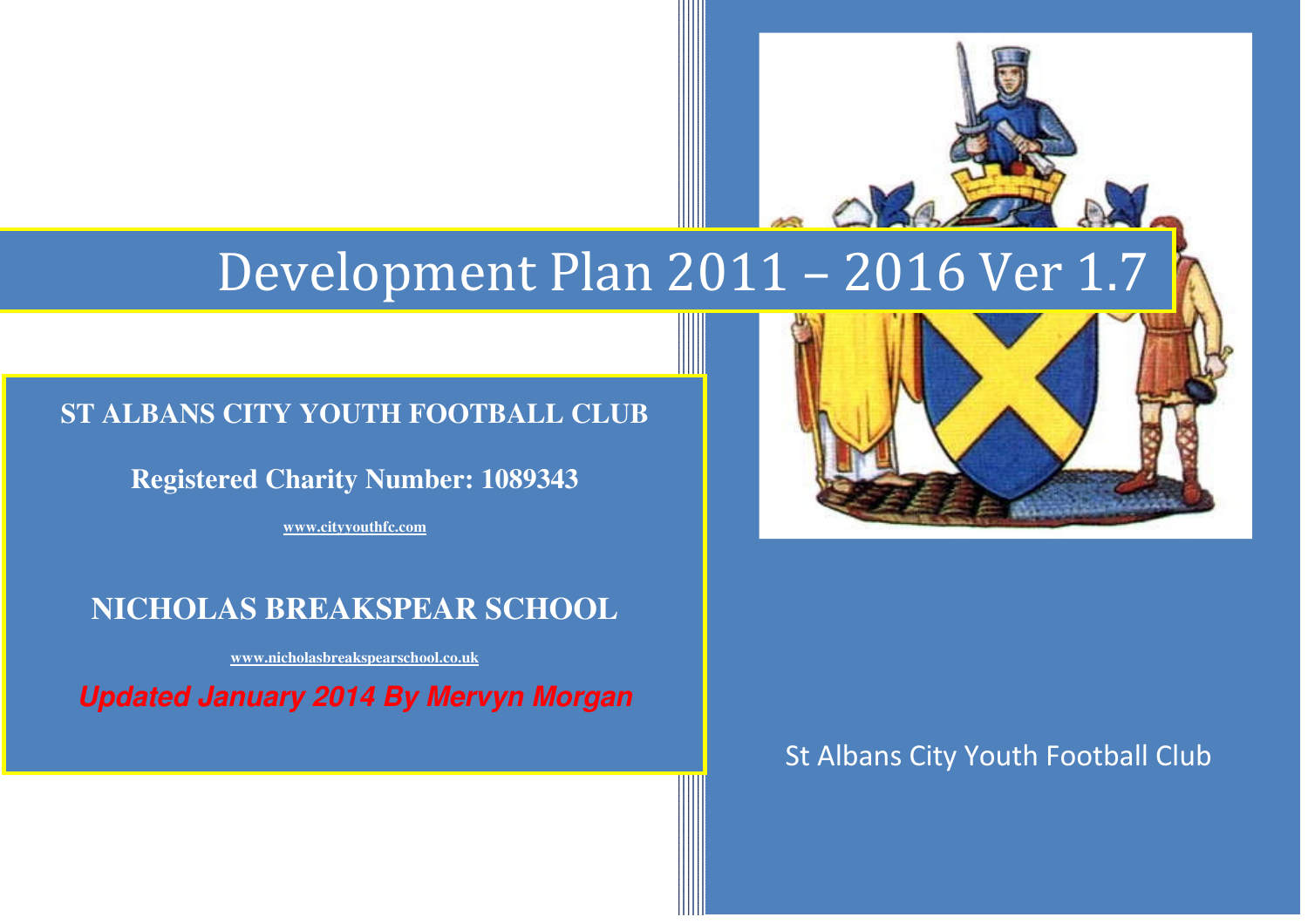# **Objectives**

- 1. **Overview**
- 2. **Club Development** Supporting the development of St Albans City Youth FC and Nicholas Breakspear School teams.
- 3. **Club Development Table** Forecast team structures 2011-16.
- 4. **Workforce Development** (staff, coaches, tutors, referees, volunteers).
- 5. **Leagues, competitions & small sided** Supporting the development of new competitive opportunities.
- 6. **Race Equality** promoting equality within the club.
- 7. **Social Inclusion** promoting a social inclusion policy within the club.
- 8. **Promoting Health through Football** Increasing physical activity and contributing to Healthy Lifestyles.
- 9. **Football in Education** Increasing participation in football through the School Sport Partnership.
- 10. **Girls' Football** Increasing participation and improving player pathways
- 11. **Football for Disabled People** Providing opportunities for disabled people to enjoy football.
- 12. **Work in the Community** Train, motivate and inspire young people through the power of sport.
- 13. **Communication and Marketing** Raising the profile of the club and promoting opportunities to participate.

**Appendix A - All Weather Pitch** – Utilisation Plan

**Appendix B - Highfield Park Expansion** – Initial Plan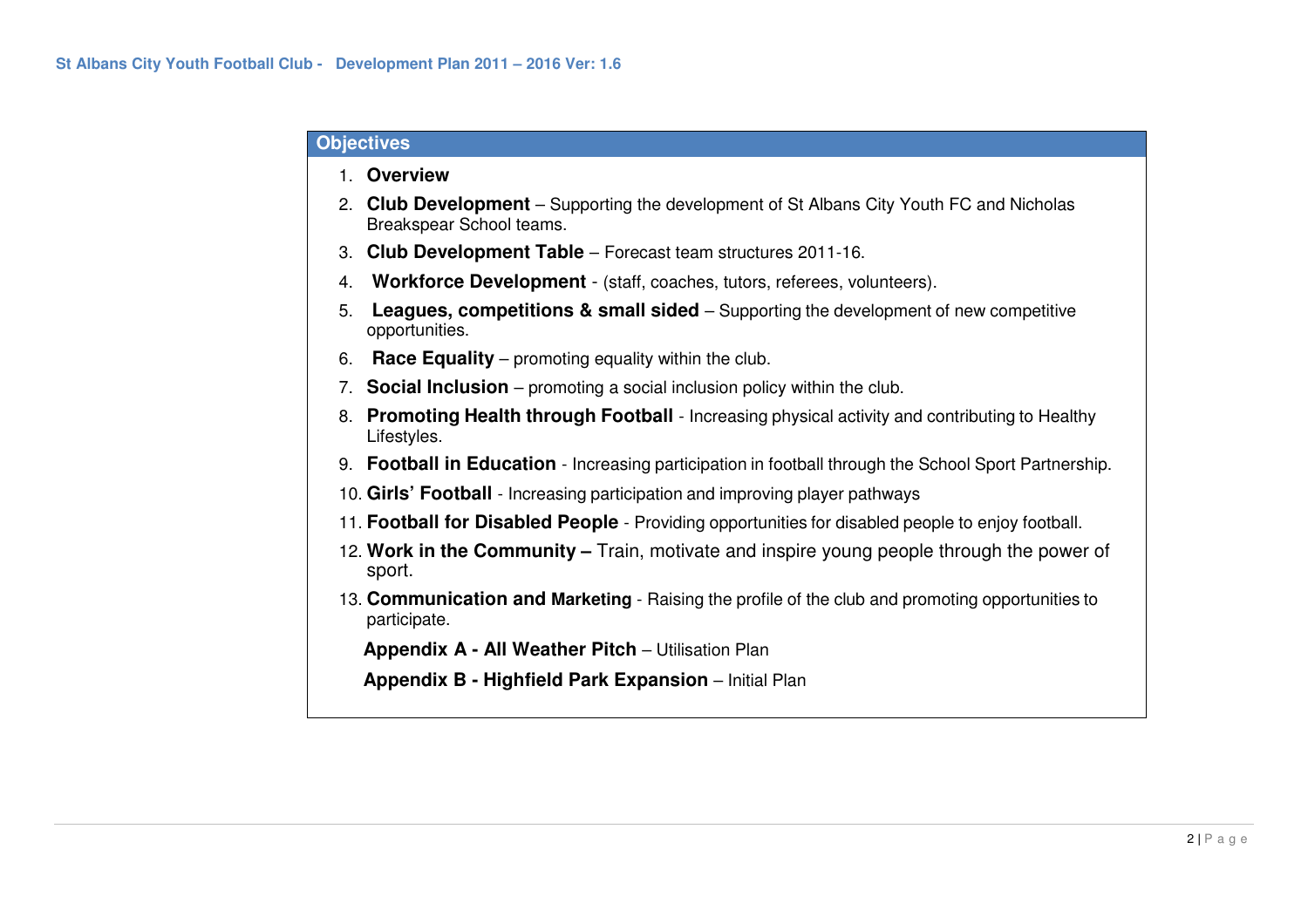# **1 - Overview**

St Albans City Youth Community Football Club is recognised within the St Albans District and the County as one of the leading providers of Youth Football in the Community.

Our aim is to build on the foundations already established for a self-sustaining Community Based Club, providing sport (mainly football) to junior and senior players, boys, girls and disabled participants, in a positive, friendly and professional environment.

St Albans City Youth will support the best aspects of youth sport teaching, competitiveness but fairness, respect for the Club, team mates, managers, coaches, officials and most importantly themselves.

St Albans City Youth should lead the way in the St Albans District and become a symbol for what the delivery of youth football should be in the area. Sharing information and best practice to other Sports Clubs in the District confirming its position as a Centre of Excellence for St Albans and one of the County's Premier Clubs.

In the last 10 years the club has developed its Community status known locally as St Albans City Youth in the Community. This has seen the club focus on strategic, innovative ways of training young people and disabled groups. Some of this Community work is provided by the Club itself and others in partnership with key local groups e.g. Herts Sports Partnership, Special Olympics, Leisure Connections, Pro-Action. The club has been particularly successful in creating a number of key partners and using the leverage of it's extensive database of members.

- Developing young disabled people to become more active and involved through sport. To integrate this group into our club ethos. To feed them into elite sport groups.
- Developing young girls to be more active and involved through sport. To integrate this group into our club ethos. To feed them into adult linked teams.
- Training young people to become coaches. To provide them with the support, training techniques, equipment and courses to develop.
- Training disabled people to become coaches. To provide them with the additional support, training techniques, equipment and courses to develop. To train them to become role models. To include them in the overall coaching plans of our club.
- Training volunteers to become coaches. To provide them with the support, training techniques, equipment and courses to develop.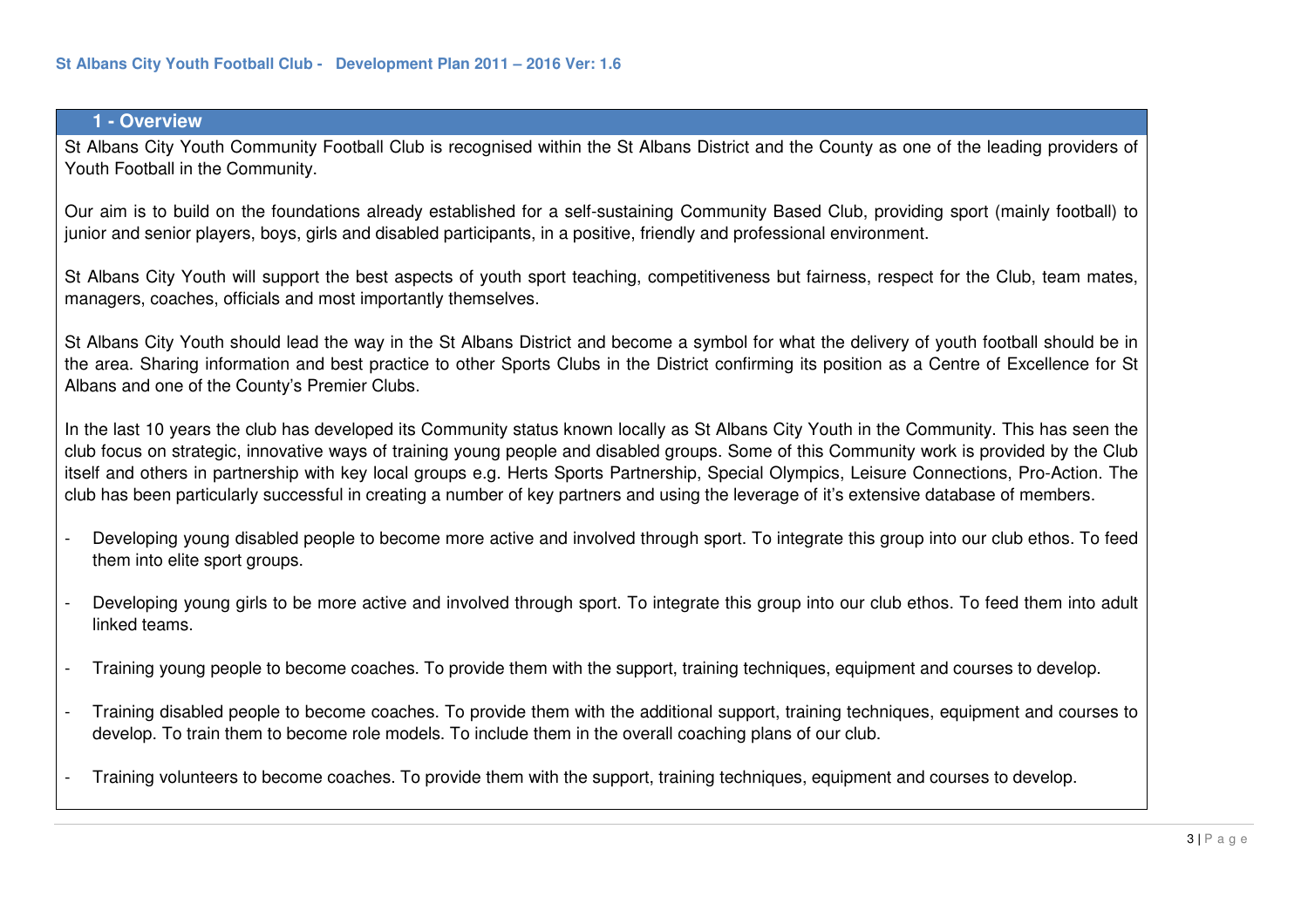# **1 - Overview**

- Offering career advice, guidance and progression to young and disabled people including work placements, work experience, holiday work, apprenticeships, courses and introductions to partner groups.
- St Albans City Youth in the Community run other activities in the Community. These include School Holiday Camps, Community Days at the Sports Centre, Disability Festivals, Sport Relief Mile and Six a side Competitions. The Club does this to "give something back" to the Community and to develop its Coaches in Event Management. Being a Charity it will aim to run its events at a competitive price and will have a hardship policy to allow everyone to take part.
- The club offers trips and education experiences across the St Albans District and the County. More recently, using its extensive list of key contacts that have been built up over the years, it organised player, team and coach exchange in countries such as Holland, Gambia and the USA.

The Club expects the highest standard of player to progress from youth teams to senior teams. This standard to be judged on a number of levels: Firstly they would expect these players to be technically sound. Secondly and almost more importantly, they would expect the players to have the correct attitude. This will be measured in a number of ways. The player should have a positive approach to training and fitness. The player should want to play at the highest level that they are able to achieve, yet should have a realistic appraisal of their own ability. The player should have a strong desire to have fun, progress and play senior football for the Club or one of our linked teams. Most importantly, the player should show respect for the Club, officials, the opposition and their fellow players.

Following on from the clubs previous Development Plans which saw the club establish a base at Highfield Park, this latest plan includes actions such as the expansion of Highfield Park to include additional grass pitches and a joint project with a St Albans School for the development of a Floodlit All Weather Training Pitch. The next five years will be as busy as the last. It will focus on maintaining high standards and maximising the benefits of the improved facilities to groups across a range of different sports.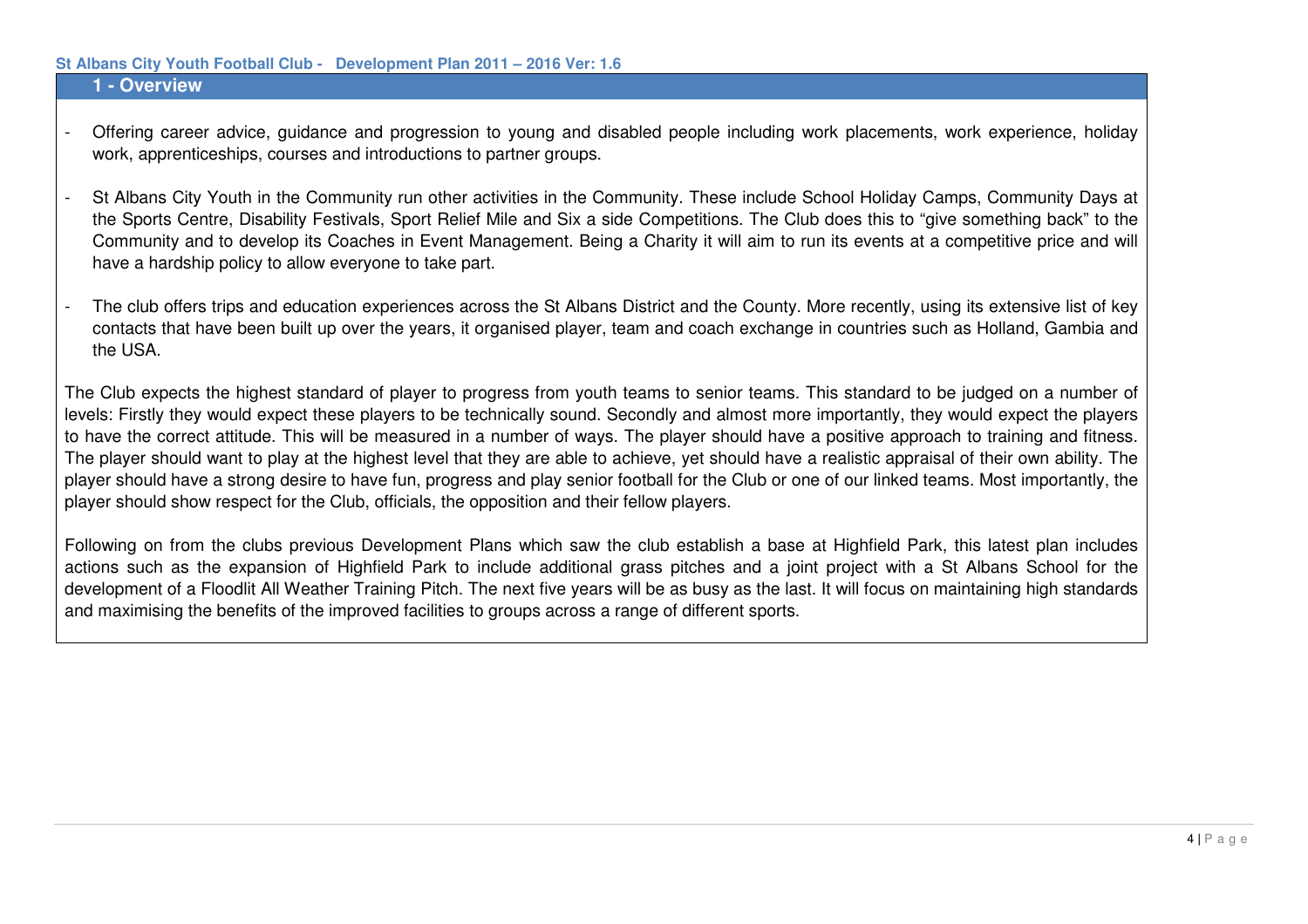# **Aim**

• To ensure that people of all ages and ability have the opportunity to play football, have fun through sport and develop themselves

- 
- o Renewal of Charter Standard Community Club Status<br>○ Maintain and Expand the provision of Boys, Girls and Disability Football
- o Maintain and Develop "St Albans City Youth in the Community"
- o Provision of improved facilities notably an All Weather Floodlit Training Facility and Associated Changing Facilities (Two Phase Project)
- o Expansion of Highfield Park Grass Pitches
- o Maintain and Develop strategic partners and club links

| Plan               |                            |                                       |                         |                         |                         |
|--------------------|----------------------------|---------------------------------------|-------------------------|-------------------------|-------------------------|
| <b>Objective</b>   | <b>Tactic</b>              | <b>Achievement Target</b>             | Responsibility          | <b>Timescale</b>        | <b>Finance</b>          |
| (what needs to     | (how do you intend to      | (what will be achieved?)              |                         | (when will you complete | (how much is it going   |
| be done?)          | achieve your               |                                       |                         | your objective?)        | to cost?)               |
|                    | objective?)                |                                       |                         |                         | <b>Ongoing</b>          |
| <b>FA Charter</b>  | To continue work with      | Renewal of Charter Standard           | <b>Club Development</b> | Year <sub>2</sub>       | FA CRB Checks £15       |
| Standard           | County FA                  | Community Club Status in line with FA | Officer                 |                         | per volunteer, approx   |
| Community          | <b>Development Officer</b> | Changes in the criteria using the FA  |                         |                         | £500 per year           |
| <b>Club Status</b> | and club committee         | Members Services System.              |                         |                         | <b>Ongoing</b>          |
| Maintain teams     | Maintain good level of     | Teams at each age group from Under    | Management              | Yearly                  | Club: new team strips   |
| at all age         | volunteer support          | 8's to Under 18's                     | Committee               |                         | and equipment.          |
| groups (Boys)      |                            |                                       |                         |                         | £12000 per year,        |
|                    |                            |                                       |                         |                         | Affiliation fees £4000  |
|                    |                            |                                       |                         |                         | per year <b>Ongoing</b> |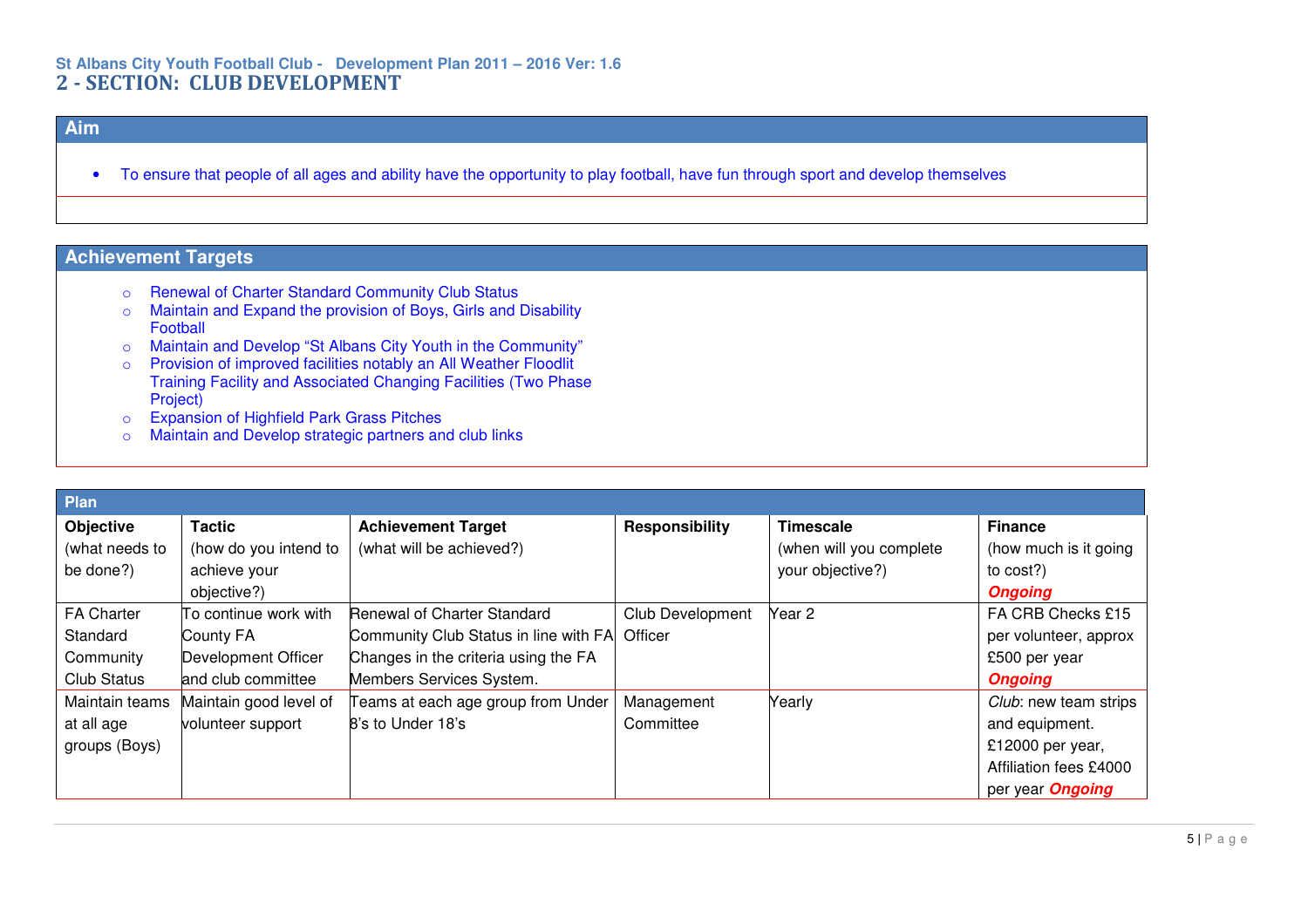| <b>Plan</b>                                                                   |                                                                                                                                                                                                    |                                                                                                                                                                                                            |                         |                   |                                                                                                                                       |
|-------------------------------------------------------------------------------|----------------------------------------------------------------------------------------------------------------------------------------------------------------------------------------------------|------------------------------------------------------------------------------------------------------------------------------------------------------------------------------------------------------------|-------------------------|-------------------|---------------------------------------------------------------------------------------------------------------------------------------|
| Maintain teams<br>at existing<br>groups (Girls)                               | Maintain good level of<br>volunteer support                                                                                                                                                        |                                                                                                                                                                                                            | Management<br>Committee | Yearly            | Club: new team strips<br>and equipment,<br>£3000 per year<br>Affiliation fees.£1000<br>per year <b>Achieved</b><br>and exceeded       |
| All Weather<br>Training<br>Facility<br>Feasibility<br>Study                   | Identify community<br>partners to develop a<br><b>Floodlit All Weather</b><br>training facility within<br>the district                                                                             | Partners identified<br>Nicholas Breakspear School<br>Special Olympics<br><b>St Albans District Council</b><br><b>Active St Albans</b>                                                                      | Management<br>Committee | Year <sub>0</sub> | Management<br>Committee and Club<br>Trustees Time.<br>Provided for free but<br>would equate to<br>£185,000 per year if<br>charged out |
| All Weather<br>Training<br>Facility<br>Development<br>Phase 1<br>(Appendix A) | Prepare Financial and<br>Development Plans for<br>the preferred location<br>and partner                                                                                                            | Plan developed, Prepare Funding<br>Applications for Two Phase project                                                                                                                                      | Management<br>Committee | Year <sub>0</sub> | £600,000 approx<br>Floodlit AW training<br>pitch (Phase 1)<br><b>Completed, AWP in</b><br>use June 2012                               |
| $AWP - New$<br>Changing<br>Room Block<br>Phase 2                              | Prepare Financial and<br>Development Plans for<br>the preferred location<br>and partner                                                                                                            | Plan developed, Prepare Funding<br>Applications for Two Phase project                                                                                                                                      | Management<br>Committee | Year 0            | £600,000 approx<br>New changing room<br>block (Phase 2)<br><b>Being Reviewed</b>                                                      |
| <b>Highfield Park</b><br>expansion<br>(Appendix B)                            | The opportunity exists<br>for the expansion of the<br>clubs Highfield Park<br>facility with the addition<br>of land adjoining the<br>complex for the<br>provision of up to 3<br>additional pitches | Agreement with Highfield Park Trust<br>Feasibility Study, drainage etc.<br>Financial Plan produced.<br>Licence Agreement amended to<br>include new area.<br>Funding Applications Prepared and<br>presented | Development<br>Officer  | Year 1            | <b>Work on the pitches</b><br>is complete,<br>remaining issue<br>with council<br>planning to be<br>resolved                           |
| <b>Highfield Park</b><br>expansion (2)                                        | Availability of new<br>pitches at Highfield Park                                                                                                                                                   | Opening of additional pitches                                                                                                                                                                              | Development<br>Officer  | Year <sub>2</sub> | 3 x Football Posts<br>£2250                                                                                                           |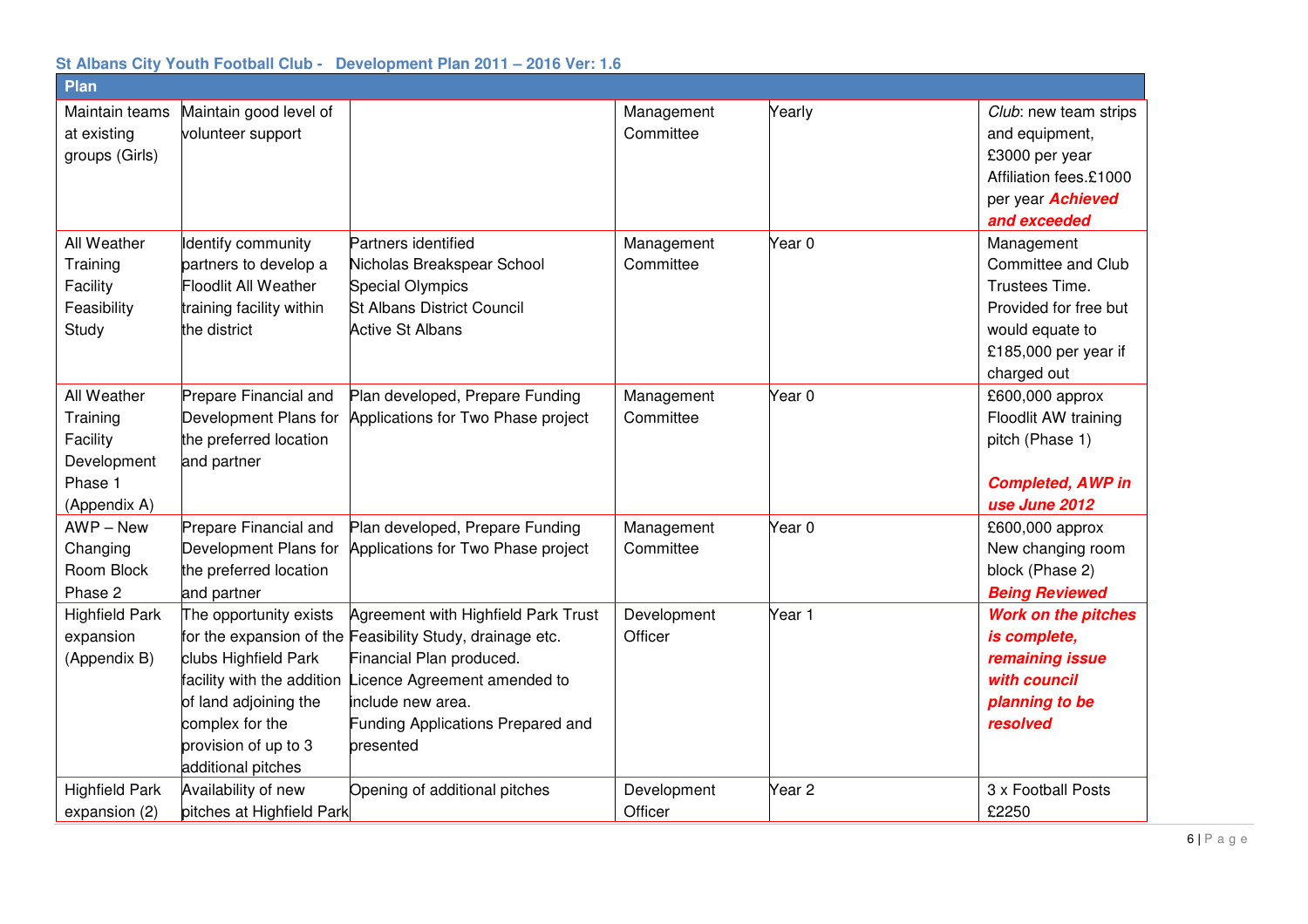# **3 - Club Development Table**

|              |          | <b>Current</b> |                   |          | Year 1       |                |          | Year 2   |                |          | Year <sub>3</sub> |            |                     | Year 4 |            |          | Year 5 |            |
|--------------|----------|----------------|-------------------|----------|--------------|----------------|----------|----------|----------------|----------|-------------------|------------|---------------------|--------|------------|----------|--------|------------|
| No of        |          | 48             |                   |          | 49           |                |          | 50       |                |          | 54                |            |                     | 55     |            |          | 57     |            |
| <b>Teams</b> |          |                |                   |          |              |                |          |          |                |          |                   |            |                     |        |            |          |        |            |
|              | Boys     | Girls          | <b>Disability</b> | Boys     | Girls        | Disability     | Boys     | Girls    | Disability     | Boys     | Girls             | Disability | Boys                | Girls  | Disability | Boys     | Girls  | Disability |
| Age          | UB, 4    | U10, 1         | $\overline{c}$    | U8, 4    | U10, 1       | $\overline{2}$ | U8, 4    | U10, 2   | $\overline{2}$ | U8, 4    | U 91              | 3          | U8, 4               | U 81   | 3          | U8, 4    | U 81   | 3          |
| Groups       | U9, 4    | U11, 2         |                   | U9, 5    | U11, 2       |                | U9, 5    | U11, 1   |                | U9, 5    | U10, 2            |            | U9, 5               | U 91   |            | U9, 5    | U 91   |            |
|              | U10, 5   | U12, 2         |                   | U10, 5   | U12, 2       |                | U10, 5   | U12, 1   |                | U10, 5   | U11, 1            |            | U10, 5              | U10, 2 |            | U10, 5   | U10, 2 |            |
|              | U11, 5   | U13,1          |                   | U11, 5   | U13,1        |                | U11, 5   | $U$ 13,1 |                | U11, 5   | U12, 1            |            | U11, 5              | U11, 1 |            | U11, 5   | U11, 2 |            |
|              | U12, 5   | U16, 1         |                   | U12, 5   | U16, 1       |                | U12, 5   | U16, 1   |                | U12, 5   | U13,1             |            | U12, 5              | U12, 1 |            | U12, 5   | U12, 2 |            |
|              | U13, 4   | Senior         |                   | U13, 4   | Senior       |                | U13, 4   | Senior   |                | U13, 4   | U16, 1            |            | U13,4               | U13,1  |            | U13,4    | U13,1  |            |
|              | U14, 3   |                |                   | U14, 3   | $\mathbf{1}$ |                | U14, 4   |          |                | U14, 4   | Senior            |            | U14, 4              | U16, 1 |            | U14, 4   | U16, 1 |            |
|              | U15, 2   |                |                   | U15, 2   |              |                | U15, 3   |          |                | U15, 3   |                   |            | U15, 3              | Senior |            | U15, 3   | Senior |            |
|              | U16, 2   |                |                   | U16, 2   |              |                | U16, 2   |          |                | U16, 3   |                   |            | U <sub>16</sub> , 3 |        |            | U16, 3   |        |            |
|              | Senior 3 |                |                   | Senior 3 |              |                | Senior 3 |          |                | Senior 4 |                   |            | Senior 4            |        |            | Senior 4 |        |            |
|              | Midweek  |                |                   | Midweek  |              |                | Midweek  |          |                | Midweek  |                   |            | Midweek             |        |            | Midweek  |        |            |
|              |          |                |                   |          |              |                |          |          |                |          |                   |            |                     |        |            |          |        |            |

# **For season 2013/14 the club is fielding over 57 teams, this exceeds the 2016 target by 3 years.**

 \*Midweek team is in association with St Albans City FC, we will also be looking to have a further Midweek Team in association with London Colney FC We have also set up St Albans City Ladies and Bricket Wood FC as linked clubs for our girls and disability players.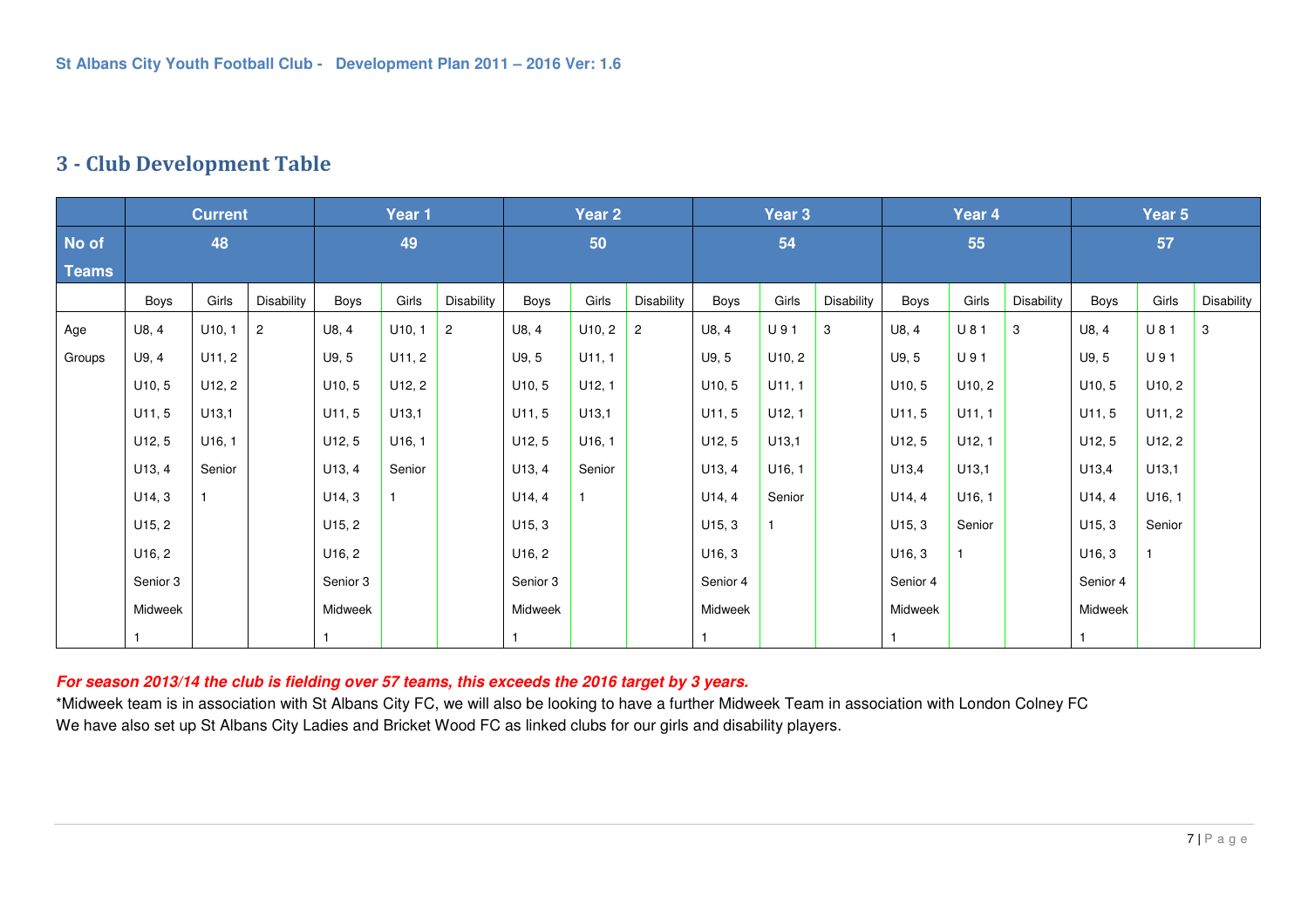# **Nicolas Breakspear School Development Table**

|              |            | <b>Current</b> |            | Year 1      |            | Year 2      |            | Year 3   |            | Year 4   |            | Year 5   |  |
|--------------|------------|----------------|------------|-------------|------------|-------------|------------|----------|------------|----------|------------|----------|--|
| No of        |            | 15             | 16         |             |            | 17          |            | 21       |            | 22       |            | 22       |  |
| <b>Teams</b> |            |                |            |             |            |             |            |          |            |          |            |          |  |
|              | Boys       | Girls          | Boys       | Girls       | Boys       | Girls       | Boys       | Girls    | Boys       | Girls    | Boys       | Girls    |  |
| Age          | Yr 7, 1    | $Yr 7+8, 1$    | Yr 7, 2    | $Yr 7+8, 1$ | Yr 7, 2    | $Yr 7+8, 1$ | Yr 7, 2    | Yr 7, 1  | Yr 7, 2    | Yr 7, 1  | Yr 7, 2    | Yr 7, 1  |  |
| Groups       | Yr 8, 2    | $Yr 9+10.1$    | Yr 8, 2    | $Yr 9+10,1$ | Yr 8, 2    | $Yr 9+10,1$ | Yr 8, 2    | Yr 8, 1  | Yr 8, 2    | Yr 8, 1  | Yr 8, 2    | Yr 8, 1  |  |
|              | Yr 9, 1    | Senior 1       | Yr9, 1     | Senior 1    | Yr 9, 1    | Senior 1    | Yr 9, 1    | Yr 9, 1  | Yr 9, 1    | Yr9, 1   | Yr 9, 1    | Yr 9, 1  |  |
|              | Yr 10, 2   |                | Yr 10, 2   |             | Yr 10, 2   |             | Yr 10, 2   | Yr 10, 1 | Yr 10, 2   | Yr 10, 1 | Yr 10, 2   | Yr 10, 1 |  |
|              | Yr 11, 1   |                | Yr 11, 1   |             | Yr 11, 1   |             | Yr 11, 1   | Senior 1 | Yr 11, 1   | Yr 11, 1 | Yr 11, 1   | Yr 11, 1 |  |
|              | Senior 2   |                | Senior 2   |             | Senior 2   |             | Senior 2   |          | Senior 2   | Senior 1 | Senior 2   | Senior 1 |  |
|              | Old Boys 2 |                | Old Boys 2 |             | Old Boys 2 |             | Old Boys 2 |          | Old Boys 2 |          | Old Boys 2 |          |  |
|              | Staff 1    |                | Staff 1    |             | Staff 1    |             | Staff 1    |          | Staff 1    |          | Staff 1    |          |  |
|              |            |                |            |             |            |             |            |          |            |          |            |          |  |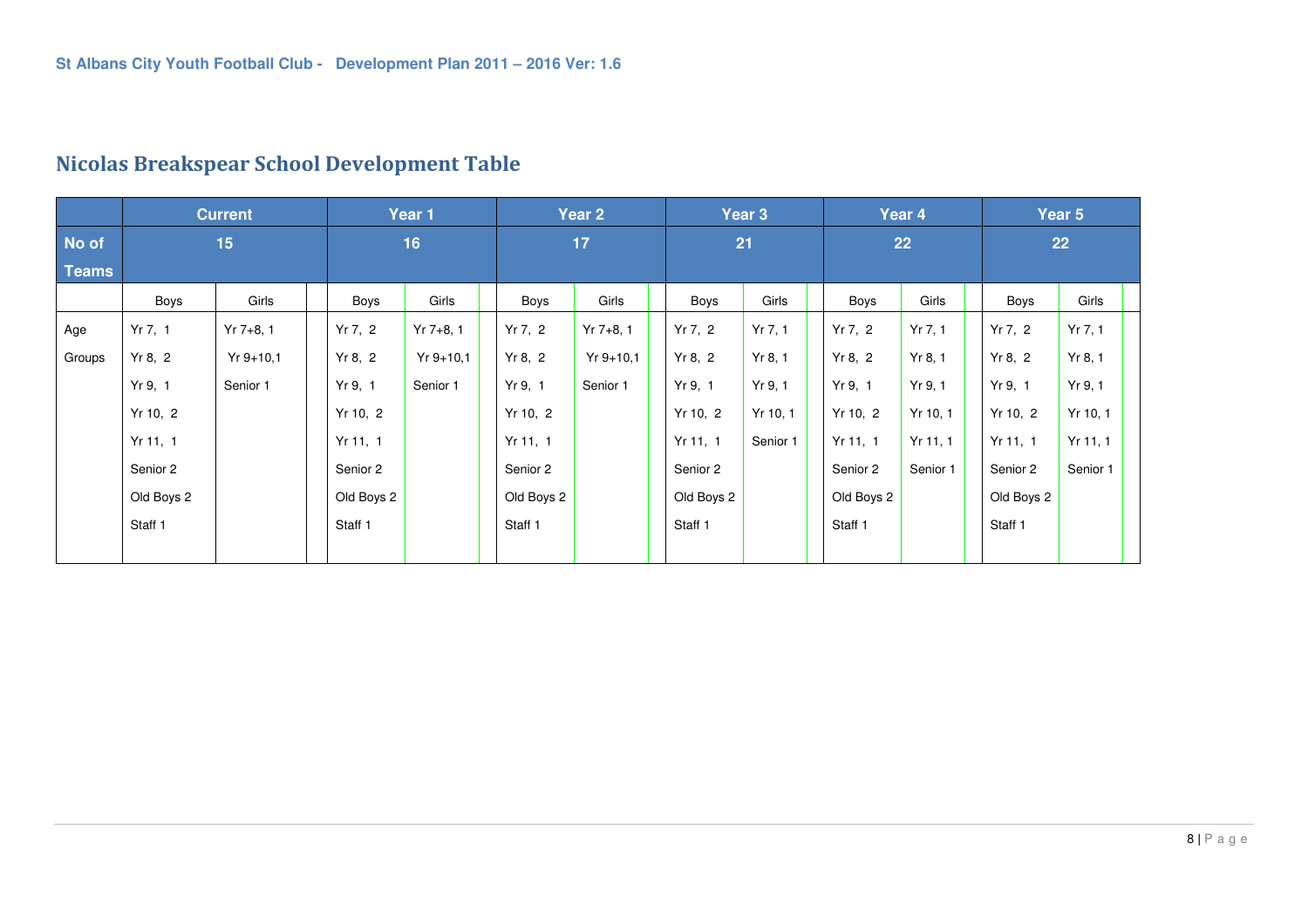# **St Albans City Youth Football Club - Development Plan 2011 – 2016 Ver: 1.6 4 - SECTION: WORKFORCE DEVELOPMENT**

# **Aim**

• To develop and retain a qualified team to deliver the football development plan. The team will include parents, trustees, disability and young people as well as those Committee Members who are at the heart of everything we do.

- Qualified Level 1 Coaches
- Qualified Level 2 Coaches
- Development structure to Level 3 and above using linked clubs (St Albans Academy)
- Qualified referees
- All coaches members of local Coaches Association
- Training/Development plans for Committee members and Trustees

| Plan                                                         |                                                                                        |                                                                                                                                                                                                                   |                                          |                                                                                                                                                |                                                                                                 |
|--------------------------------------------------------------|----------------------------------------------------------------------------------------|-------------------------------------------------------------------------------------------------------------------------------------------------------------------------------------------------------------------|------------------------------------------|------------------------------------------------------------------------------------------------------------------------------------------------|-------------------------------------------------------------------------------------------------|
| Objective<br>(what needs to<br>be done?)                     | <b>Tactic</b><br>(how do you intend to<br>achieve your<br>objective?)                  | <b>Achievement Target</b><br>(what will be achieved?)                                                                                                                                                             | Responsibility                           | Timescale<br>(when will you complete<br>your objective?)                                                                                       | <b>Finance</b><br>(how much is it going<br>to cost?)                                            |
| All coaches to<br>be qualified to<br>Level 1 (2 per<br>team) | To access courses<br>with assistance from<br>County FA                                 | With help from Herts FA we will run<br>through local County FA our own level 1 course for the<br>To run our own courses chartered standard clubs in our area.<br>Others will attend courses run by the<br>County, | Secretary /<br>Coaching Co-<br>ordinator | 2011 and annually                                                                                                                              | Total per year at<br>2011 prices, £3300<br><b>Achieved and</b><br>ongoing process               |
| To develop 1<br>new Level 2<br>coach each<br>year            | Offer opportunities for<br>people to access Level<br>2 Courses with Local<br>County FA | Level 2 coach per year                                                                                                                                                                                            | Secretary /<br>Coaching Co-<br>ordinator | Level 2 Coach - Year 1<br>2 Level 2 Coaches - Year 2<br>3 Level 2 Coaches - Year 3<br>4 Level 2 Coaches - Year 4<br>5 Level 2 Coaches - Year 5 | Total per year at<br>2011 prices, £1200<br>and rising<br><b>Achieved and</b><br>ongoing process |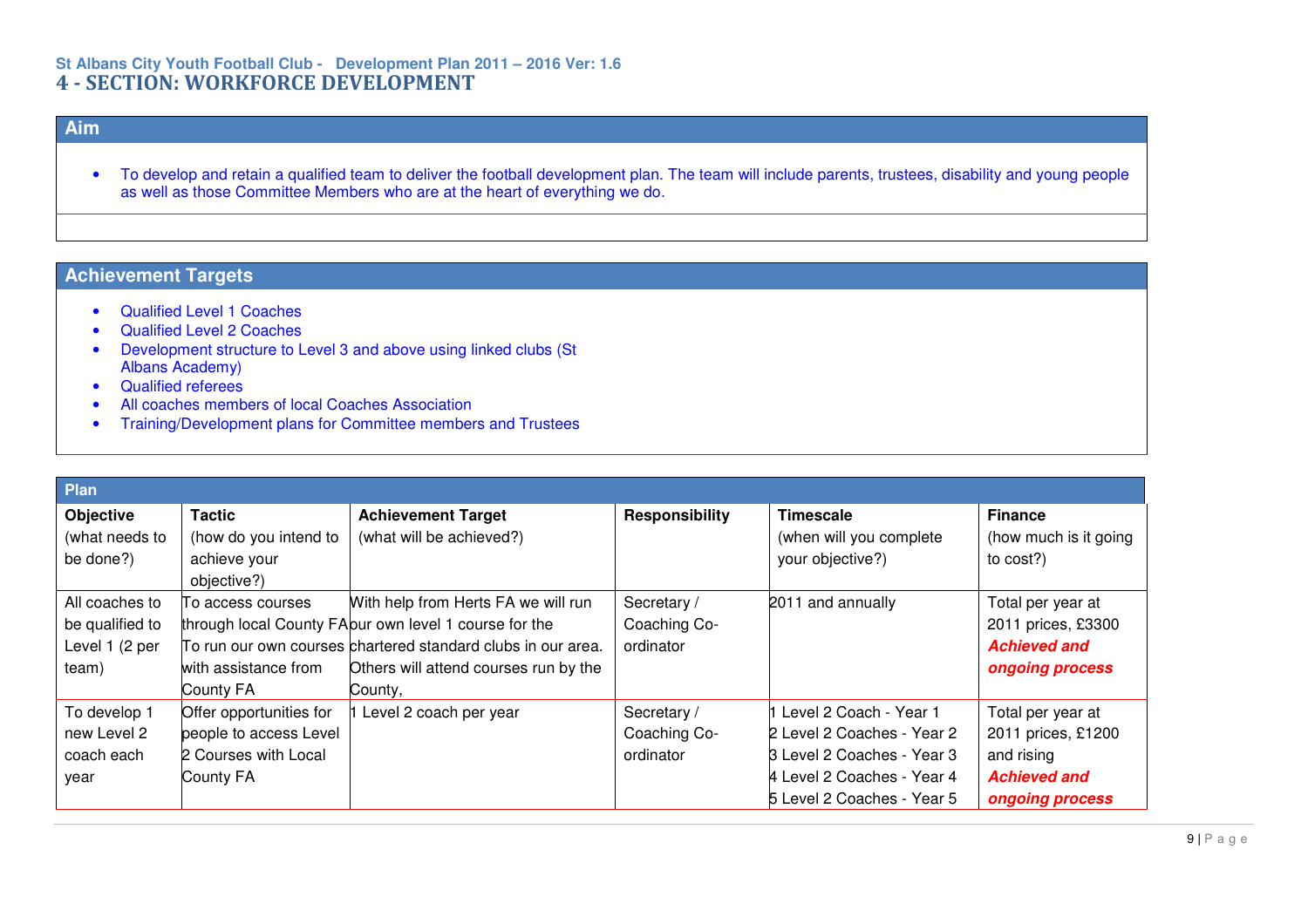| Plan                 |                                | U ANG DIYO U TURITI UU WATUU U DUVUU MITUTI TATI LUTTU LUTTU TUTTU |                         |                             |                         |
|----------------------|--------------------------------|--------------------------------------------------------------------|-------------------------|-----------------------------|-------------------------|
| To develop 1         | Offer opportunities for        | 1 Level 3 coach to be completed in                                 | Secretary /             | Level 3 coach by Year 1     | £600                    |
| Level 3 coach        | people to access Level modules |                                                                    | Coaching Co-            |                             | <b>Achieved</b>         |
|                      | 2 Courses with Local           |                                                                    | ordinator               |                             |                         |
|                      | County FA                      |                                                                    |                         |                             |                         |
| To provide           | Option to join the             | Full club / all coaches to apply                                   | Secretary /             | All existing coach Year 1   | £100.00                 |
| coaches with         | <b>County Coaches</b>          |                                                                    | Coaching Co-            | 8 Year 2                    | <b>Ongoing</b>          |
| ongoing              | Association                    |                                                                    | ordinator               | 4 Year 3                    |                         |
| opportunities to     |                                |                                                                    |                         | 4 Year 4                    |                         |
| develop              |                                |                                                                    |                         | 4 Year 5                    |                         |
| To ensure            |                                | Coaches to attend First All Coaches qualified and renew every      | Secretary /             | All existing coaches Year 1 | £950                    |
| coaches are          | Aid for Sport Courses          | 3 years                                                            | Coaching Co-            | 4 Year 2                    | Additional courses      |
| trained to treat     | and Safeguarding (1 per        |                                                                    | ordinator               | 2 Year 3                    | arranged, details on    |
| player injuries      | team)                          |                                                                    |                         | 2 Year 4                    | the club and HFA        |
|                      |                                |                                                                    |                         | 2 Year 5                    | websites <b>Ongoing</b> |
| <b>Train Players</b> | To access courses via          | 12 Referees Qualified                                              | <b>Club Development</b> | 3 Year 1                    | £450.00                 |
| and Volunteers       | the County FA.                 |                                                                    | Officer                 | 3 Year 2                    | <b>Ongoing</b>          |
| to become            | Run our own course             |                                                                    |                         |                             |                         |
| Referees             | with help from County          |                                                                    |                         |                             |                         |
|                      | FA                             |                                                                    |                         |                             |                         |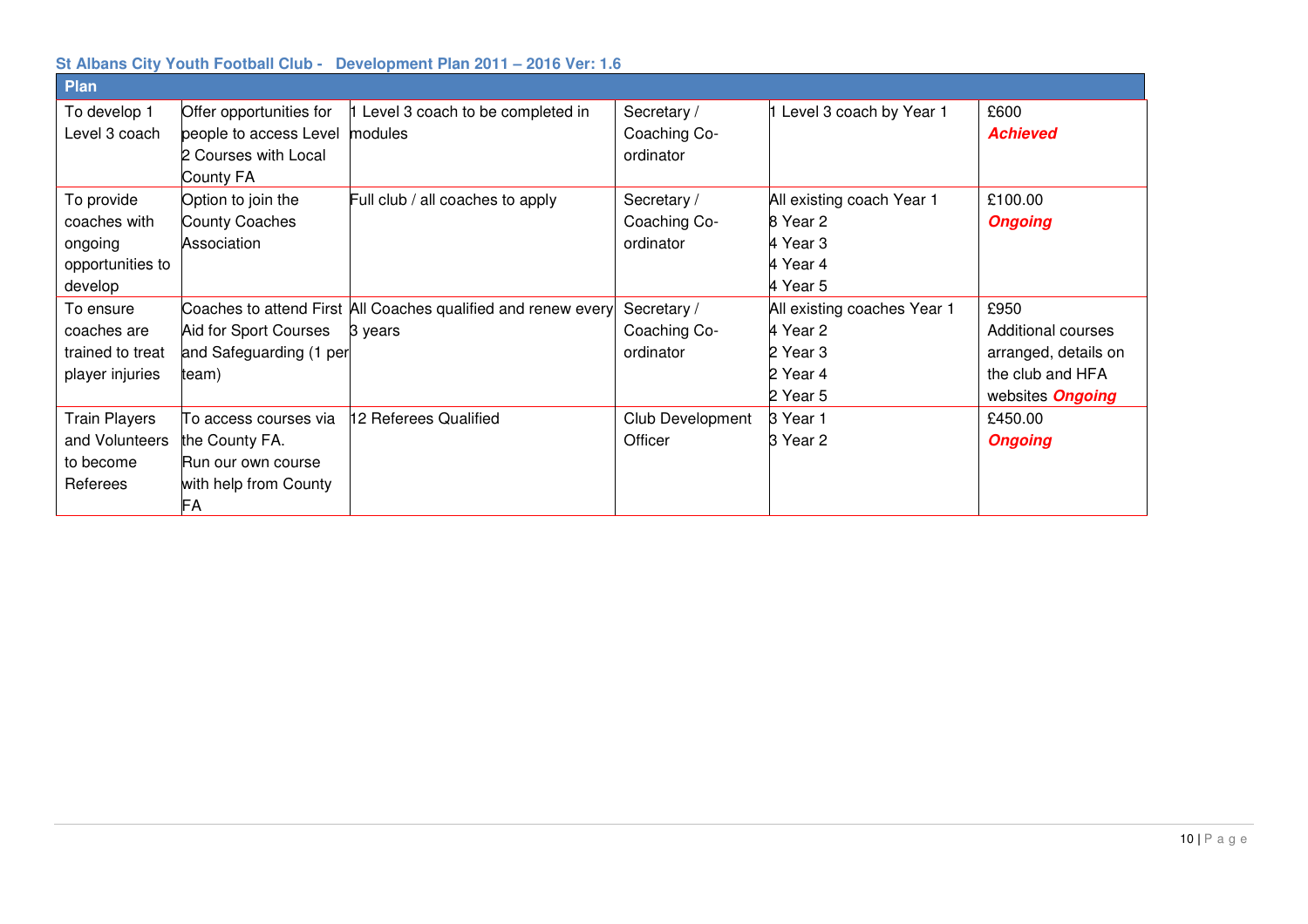# **St Albans City Youth Football Club - Development Plan 2011 – 2016 Ver: 1.6 4 - SECTION: Nicolas Breakspear WORKFORCE DEVELOPMENT**

# **Aim**

• To develop and retain qualified staff to deliver the football development plan in partnership with City Youth in the Community

- Qualified Level 1 Coaches
- Qualified Level 2 Coaches
- Qualified referees

| Plan                                                    |                                                                                                      |                                                                                                                          |                                                                   |                                                                 |                                                      |
|---------------------------------------------------------|------------------------------------------------------------------------------------------------------|--------------------------------------------------------------------------------------------------------------------------|-------------------------------------------------------------------|-----------------------------------------------------------------|------------------------------------------------------|
| Objective<br>(what needs to<br>be done?)                | <b>Tactic</b><br>(how do you intend to<br>achieve your<br>objective?)                                | <b>Achievement Target</b><br>(what will be achieved?)                                                                    | <b>Responsibility</b>                                             | <b>Timescale</b><br>(when will you complete<br>your objective?) | <b>Finance</b><br>(how much is it going<br>to cost?) |
| To develop 1<br>new Level 2                             | Offer opportunities for<br>staff to gain level 2                                                     | Level 2 coach per year                                                                                                   | Head of PE                                                        | 2011 then annually                                              | £300 per annum                                       |
| coach per year                                          | Qualification.<br>Opportunities to work<br>with club to work with<br>elite teams                     | elite team identified every year                                                                                         |                                                                   |                                                                 |                                                      |
| To develop at<br>least 20 level 1<br>Student<br>Coaches | Introduce Level 1<br>Coaching Course into<br><b>JSLA &amp; CSLA Schemes Local School</b><br>and BTEC | Link with St Albans City Youth in the<br>Community to run courses at NBS or                                              | Head of PE &<br>Development<br>Manager St Albans<br>City Youth FC | 2012 then annually                                              | £500 per annum                                       |
| Offer training to<br>Student<br>Referees                | Through A Level<br>Course<br>Herts FA/ Club course                                                   | 2-3 Qualified referees per year<br>Link with St Albans City youth in the<br>Community for club events e.g. Six a<br>side | Head of PE                                                        | 2010 then annually                                              | £200 annually at<br>2011 prices                      |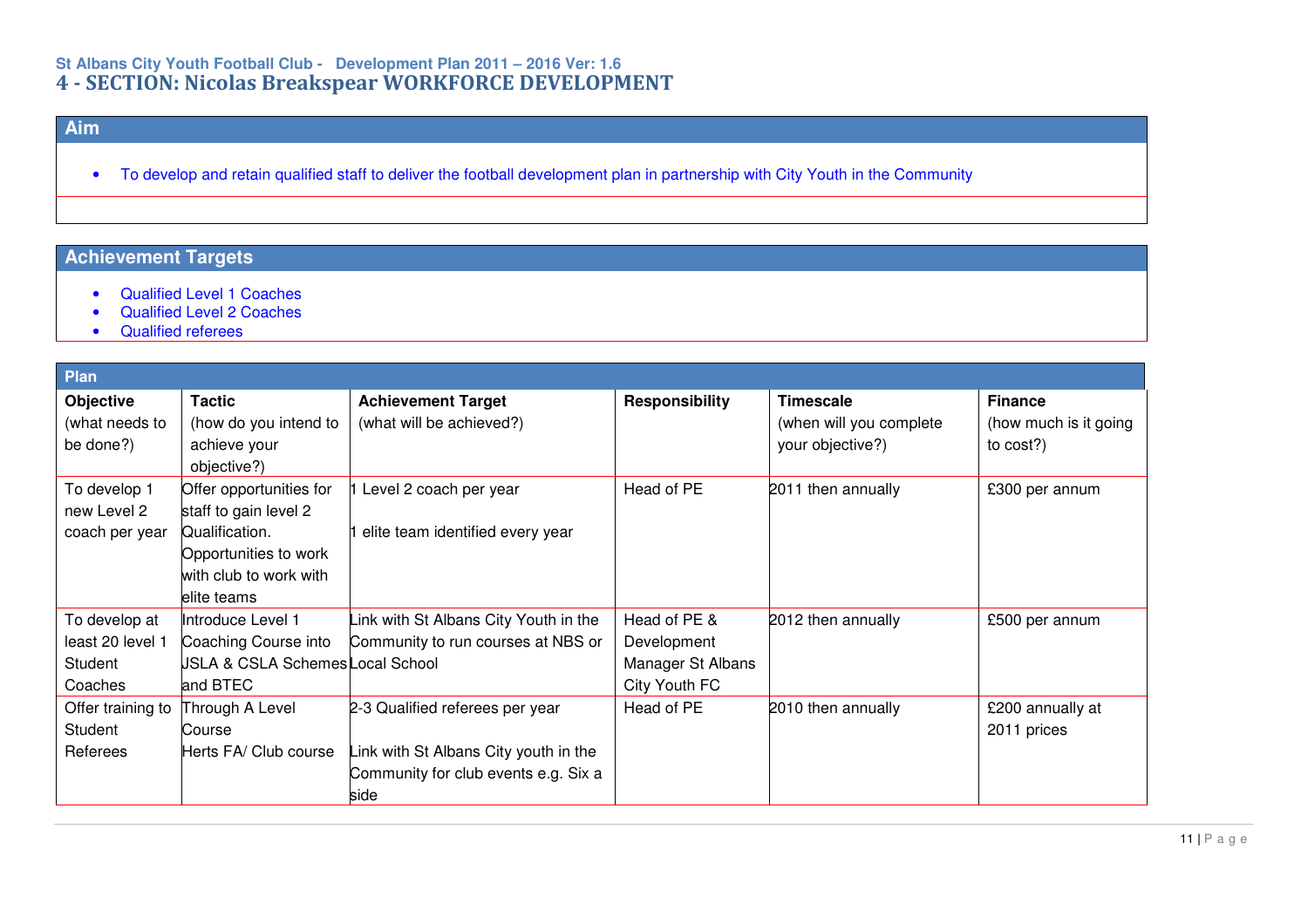# **St Albans City Youth Football Club - Development Plan 2011 – 2016 Ver: 1.6 5 - SECTION: LEAGUES, COMPETITIONS AND SMALL SIDED**

# **Aim**

• To develop and support competitive opportunities across all age groups and abilities (5 to 18 year olds)

- Additional Small Sided Pitches available
- More Girls teams attending the Annual 6 A Side

| <b>Plan</b>                                                                       |                                                                                                                                           |                                                                                                                                                  |                                                                                         |                                                                 |                                                                                                                                             |
|-----------------------------------------------------------------------------------|-------------------------------------------------------------------------------------------------------------------------------------------|--------------------------------------------------------------------------------------------------------------------------------------------------|-----------------------------------------------------------------------------------------|-----------------------------------------------------------------|---------------------------------------------------------------------------------------------------------------------------------------------|
| Objective<br>(what needs to<br>be done?)                                          | <b>Tactic</b><br>(how do you intend to<br>achieve your<br>objective?)                                                                     | <b>Achievement Target</b><br>(what will be achieved?)                                                                                            | <b>Responsibility</b>                                                                   | <b>Timescale</b><br>(when will you complete<br>your objective?) | <b>Finance</b><br>(how much is it going<br>to cost?)                                                                                        |
| To develop the<br>annual 6 A<br>Side soccer<br>tournament at<br><b>City Youth</b> | Develop the current<br>competition for<br>additional age groups<br>and more girls teams<br>Involve sports students<br>as coaches/referees | Annual competition in place.<br>Increase provision for girls teams from<br>U10 to U12 and School sides<br>Disability festival added to programme | St Albans City<br>Youth 6 A Side<br>manager, Disability<br>and Girls Section<br>manager | Ongoing                                                         | Self funding via<br>tournament entry<br>fees and club funds<br>from 2012 run a<br>separate Girls 6 A<br>Side Competition<br><b>Achieved</b> |
| Continue<br>development of<br>Highfield park<br>as a venue for<br>Mini Soccer     | Work with the Highfield<br>Park trust.                                                                                                    | Pitches maintained to a high standard<br>Have goalposts the appropriate size<br>for new FA rules                                                 | Club Sec and<br><b>Highfield Park trust</b>                                             | Ongoing                                                         | Self funding<br>£10,000 Sport<br><b>England Grant</b><br>submitted for new<br>goalposts - July 2011<br><b>Achieved and</b><br>ongoing       |
| <b>Additional Mini</b><br><b>Soccer Pitches</b><br>in the district                | Identify Schools to<br>soccer pitches in the<br>district                                                                                  | The provision of enough mini soccer<br>establish additional minipitches for the clubs teams                                                      | Club Sec                                                                                | Ongoing                                                         | Samba Goal Posts at<br>each site.<br>£200 per annum<br><b>Ongoing</b>                                                                       |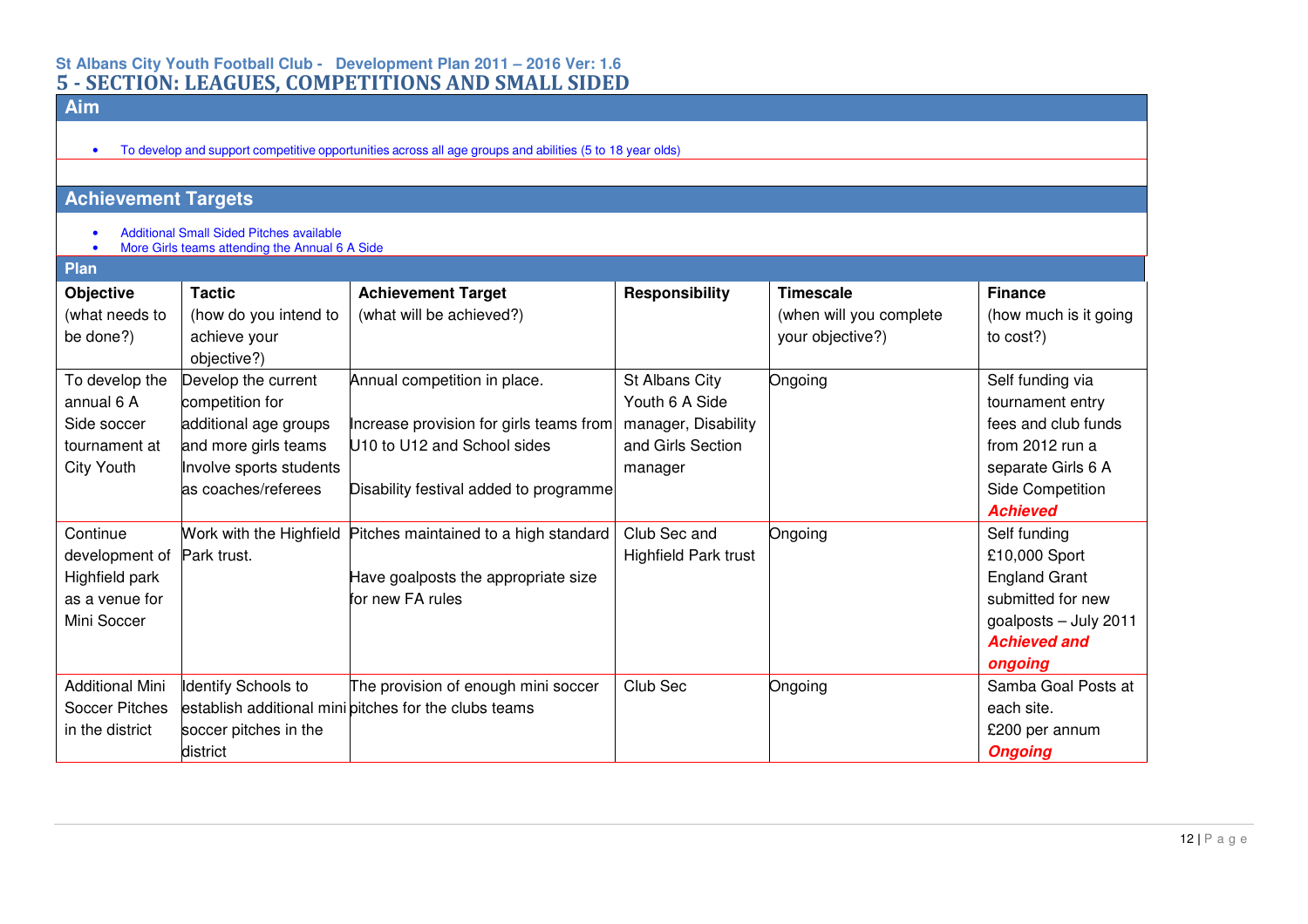# **St Albans City Youth Football Club - Development Plan 2011 – 2016 Ver: 1.6 5 - SECTION: Nicolas Breakspear LEAGUES, COMPETITIONS AND SMALL SIDED**

# **Aim**

• Set-up School / District Partnership Mini Leagues

# **Achievement Targets**

• Pre-School Mini League / Lunchtime Mini League / District 6 A Side (Girls & Boys)

| Plan                                            |                                                                       |                                                                                                       |                       |                                                                 |                                                      |
|-------------------------------------------------|-----------------------------------------------------------------------|-------------------------------------------------------------------------------------------------------|-----------------------|-----------------------------------------------------------------|------------------------------------------------------|
| <b>Objective</b><br>(what needs to<br>be done?) | <b>Tactic</b><br>(how do you intend to<br>achieve your<br>objective?) | <b>Achievement Target</b><br>(what will be achieved?)                                                 | <b>Responsibility</b> | <b>Timescale</b><br>(when will you complete<br>your objective?) | <b>Finance</b><br>(how much is it going<br>to cost?) |
| <b>Breakfast Club</b>                           | running 2 mornings a<br>week before School                            | Set-up 6 A Side league, Students (Especially School refusers)<br>to attend Pre-School 6 A Side League | Head of PE            | 01/11/12                                                        | <b>TBA</b>                                           |
| Lunchtime                                       | Lower & Upper School<br>6 A Side league                               | Lunchtime League, (Focus on<br>Disaffected Students)                                                  | Head of PE            | 01/11/12                                                        | <b>TBA</b>                                           |
| Partnership                                     | Primary 6 A Side<br>Tournaments                                       | Year 5 & 6 Tournament (Girls & Boys)                                                                  | <b>PDM</b>            | 01/01/13                                                        | <b>TBA</b>                                           |
|                                                 |                                                                       |                                                                                                       |                       |                                                                 |                                                      |
|                                                 |                                                                       |                                                                                                       |                       |                                                                 |                                                      |
|                                                 |                                                                       |                                                                                                       |                       |                                                                 |                                                      |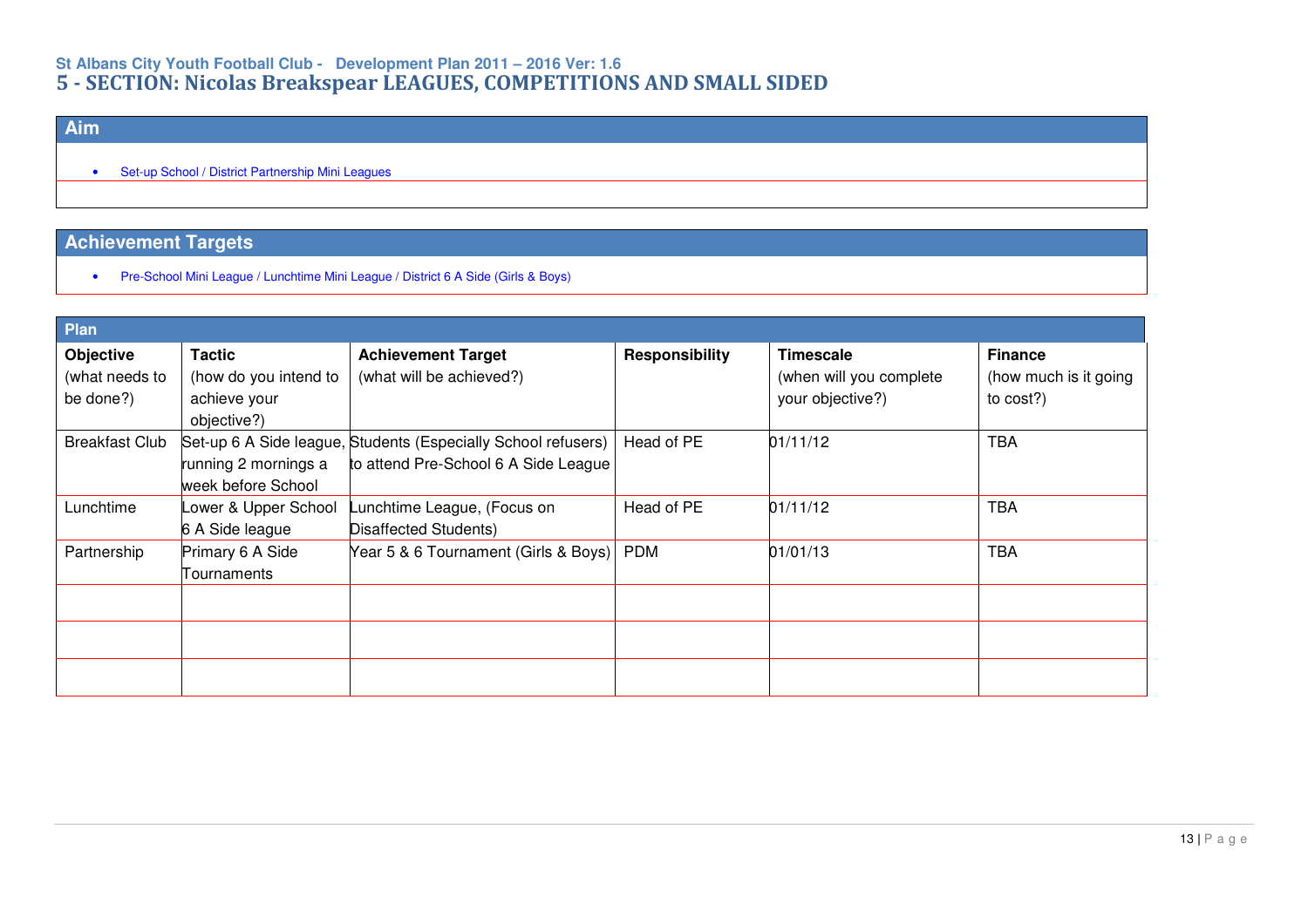# **6 - SECTION: RACE EQUALITY**

# **Aim**

• To promote and encourage participation in football for individuals from BME groups

# **Achievement Targets**

- 5 volunteers / coaches from black & minority ethnic groups
- 
- 25% of all new players in new team from BME groups 1 volunteer to attend FA Football for All workshop

# **Plan**

| птан                        |                                           |                                                       |                       |                                             |                                         |
|-----------------------------|-------------------------------------------|-------------------------------------------------------|-----------------------|---------------------------------------------|-----------------------------------------|
| Objective<br>(what needs to | <b>Tactic</b><br>(how do you intend to    | <b>Achievement Target</b><br>(what will be achieved?) | <b>Responsibility</b> | <b>Timescale</b><br>(when will you complete | <b>Finance</b><br>(how much is it going |
| be done?)                   | achieve your<br>objective?)               |                                                       |                       | your objective?)                            | to cost?)                               |
| To increase                 | Encourage local people                    | volunteer per year from black &                       | <b>Club Committee</b> | person Year 1                               | Level 1 @ £100 x 5                      |
| number of<br>coaches and    | from black & minority<br>ethnic groups to | minority ethnic group                                 |                       | 2 person Year 2<br>3 person Year 3          | $people = £500$<br>On target            |
| volunteers from             | become involved in                        |                                                       |                       | 4 person Year 4                             |                                         |
| black &                     | volunteering and                          |                                                       |                       | 5 person Year 5                             |                                         |
| minority ethnic             | coaching                                  |                                                       |                       |                                             |                                         |
| groups<br>Increase          | Advertise in black &                      | 25% of all players in new team from                   | <b>Team Managers</b>  | 5% Year 1                                   | Advertising budget of                   |
| participation               | minority ethnic                           | black & minority ethnic groups                        |                       | 10% Year 2                                  | £250 per year                           |
| from black &                | communities. Promote                      |                                                       |                       | 15% Year 3                                  | <b>Ongoing, some</b>                    |
| minority ethnic<br>groups   | participation in<br>community centres.    |                                                       |                       | 20% Year 4<br>25% Year 5                    | teams are above<br>target.              |
| Staff trained to            | <b>Attend Football for All</b>            | Minimum 1 volunteer per year to                       | Club Secretary        | 1 person Year 1                             | £50 per annum                           |
| deal effectively            | Workshop run by                           | complete workshop                                     |                       | 1 person Year 2                             | <b>Ongoing</b>                          |
| with equity                 | County FA                                 |                                                       |                       | 1 person Year 3                             |                                         |
| issues                      |                                           |                                                       |                       | 1 person Year 4                             |                                         |
|                             |                                           |                                                       |                       | person Year 5                               |                                         |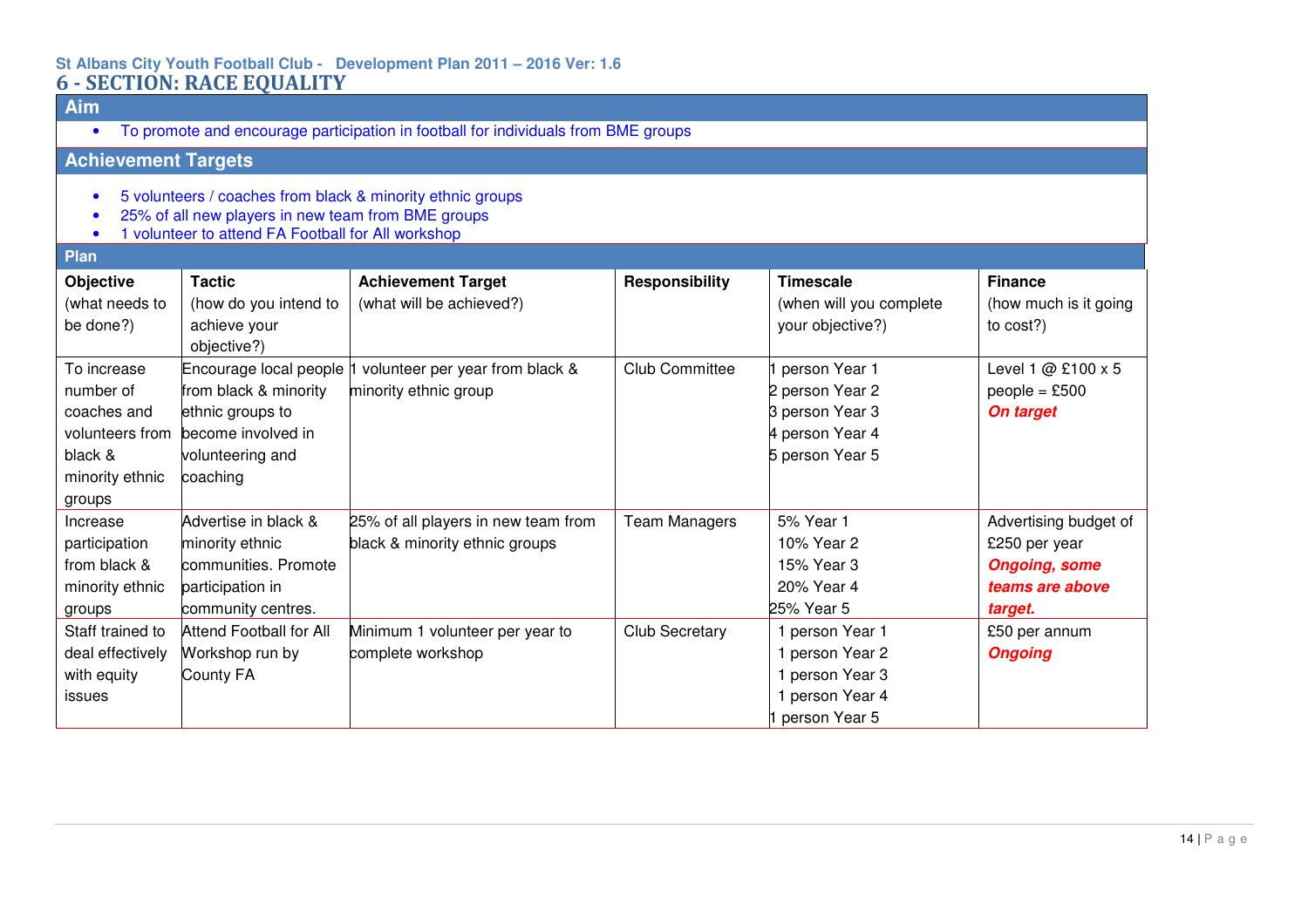| Aim.          |                      |                                                           |                       |                        |                |
|---------------|----------------------|-----------------------------------------------------------|-----------------------|------------------------|----------------|
| Create an     |                      | To use FA promotional Increased players and volunteers in | <b>Club Committee</b> | <b>Every September</b> | Nil            |
| environment   | materials to display | line with above targets                                   |                       |                        | <b>Ongoing</b> |
| that promotes | messages of equality |                                                           |                       |                        |                |
| equality      | (e.g. homophobia     |                                                           |                       |                        |                |
|               | posters/leaflets     |                                                           |                       |                        |                |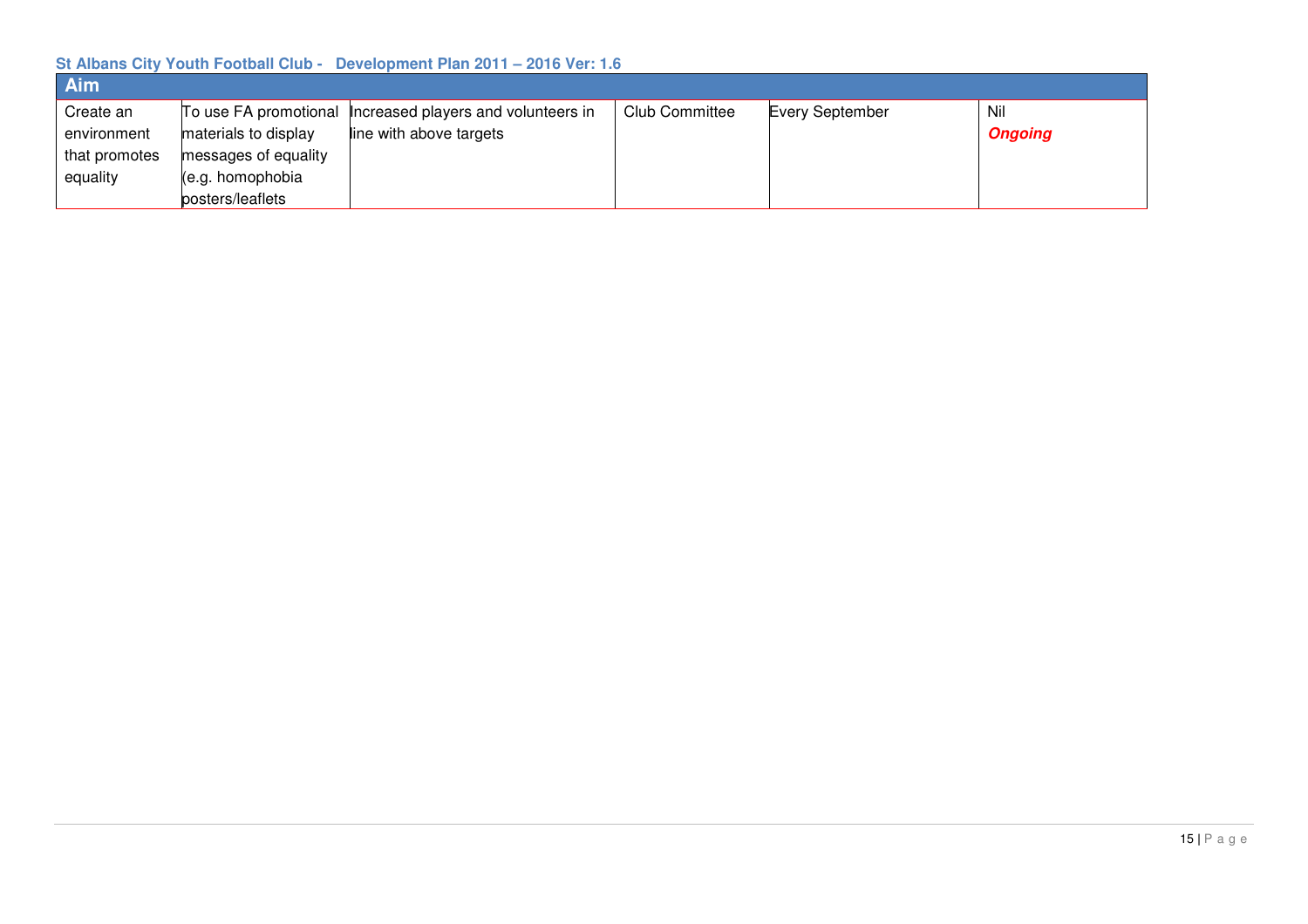# **St Albans City Youth Football Club - Development Plan 2011 – 2016 Ver: 1.6 6 - SECTION: Nicolas Breakspear RACE EQUALITY**

# **Aim**

• To increase the opportunities for people from ethnic minority groups to access the Astro turf for a variety of sports events

- 
- Involve Schools in the partnership with high ethnic minority groups for competition One slot per week to be allocated to ethnic minority group

| Plan             |                        |                                                               |                      |                         |                        |
|------------------|------------------------|---------------------------------------------------------------|----------------------|-------------------------|------------------------|
| <b>Objective</b> | <b>Tactic</b>          | <b>Achievement Target</b>                                     | Responsibility       | <b>Timescale</b>        | <b>Finance</b>         |
| (what needs to   | (how do you intend to  | (what will be achieved?)                                      |                      | (when will you complete | (how much is it going) |
| be done?)        | achieve your           |                                                               |                      | your objective?)        | to cost?)              |
|                  | objective?)            |                                                               |                      |                         |                        |
| Target specific  |                        | Through SSP contacts Competition / Mini Competition           | <b>Compt Manager</b> | Sept - July 2012-13     | (Medals / Trophy)      |
| Schools          |                        |                                                               |                      |                         | £50                    |
| Link with        |                        | SDO / Faculty manager Adults from Ethnic Minorities to attend | Faculty manager /    | Sept - July 2012-13     | Budget of £250 per     |
| Sports           | to organise sessions   | sessions                                                      | SDev                 |                         | annum                  |
| Development      | Work with St Albans    |                                                               |                      |                         |                        |
|                  | City Youth in the      |                                                               |                      |                         |                        |
|                  | Community using their  |                                                               |                      |                         |                        |
|                  | partnership links e.g. |                                                               |                      |                         |                        |
|                  | Active St Albans       |                                                               |                      |                         |                        |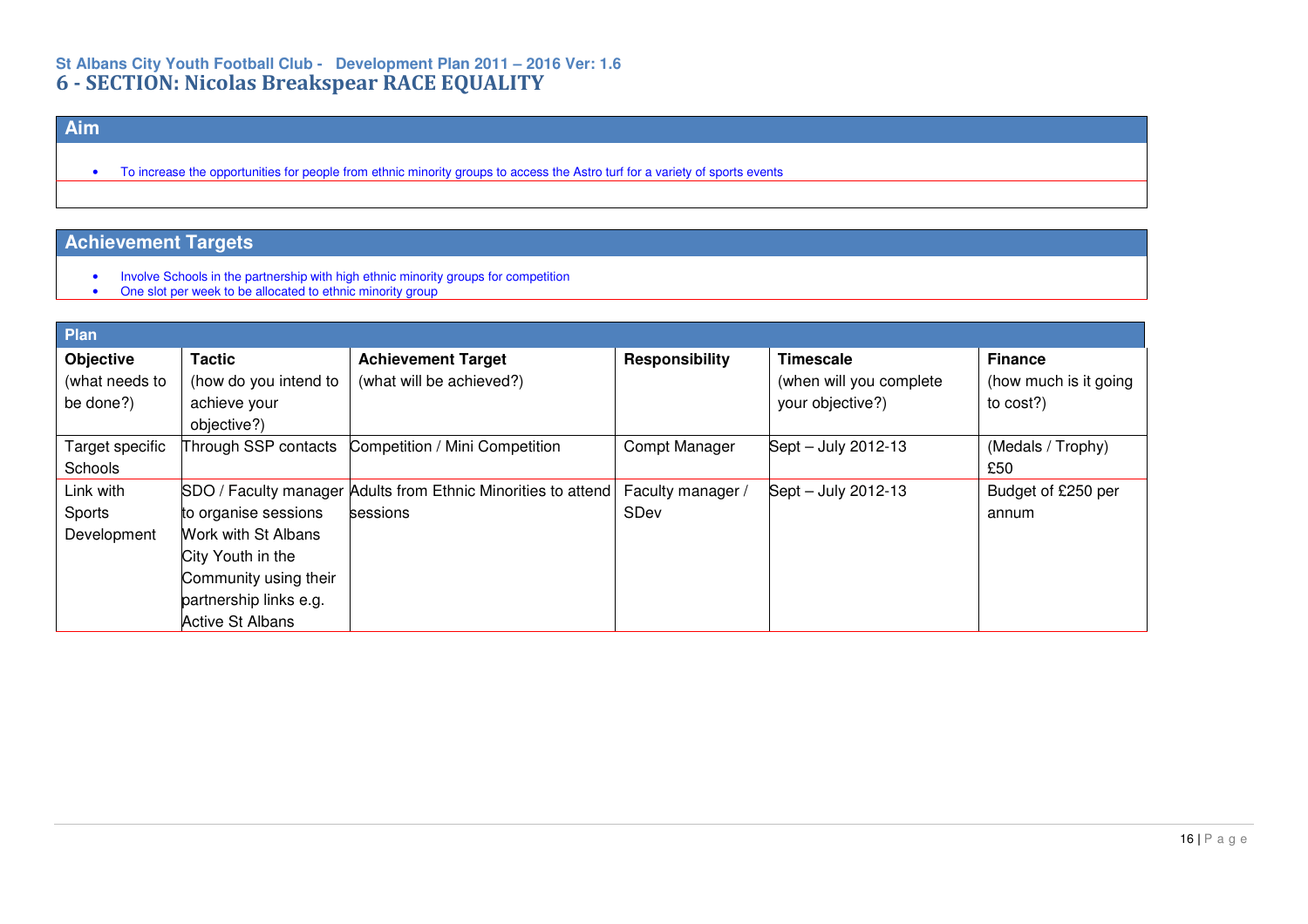# **St Albans City Youth Football Club - Development Plan 2011 – 2016 Ver: 1.6 7 - SECTION: SOCIAL INCLUSION**

# **Aim**

• To ensure that people of all social backgrounds have the opportunity to play sport including football

# **Achievement Targets**

• 25 people from areas of deprivation

| Plan             |                         |                                     |                       |                         |                       |
|------------------|-------------------------|-------------------------------------|-----------------------|-------------------------|-----------------------|
| <b>Objective</b> | <b>Tactic</b>           | <b>Achievement Target</b>           | Responsibility        | <b>Timescale</b>        | <b>Finance</b>        |
| (what needs to   | (how do you intend to   | (what will be achieved?)            |                       | (when will you complete | (how much is it going |
| be done?)        | achieve your            |                                     |                       | your objective?)        | to cost?)             |
|                  | objective?)             |                                     |                       |                         |                       |
| To attract       | Work with agencies      | 5 people per year referred from key | <b>Club Committee</b> | 5 people Year 1         | £200 per annum fro    |
| people from      | such as Positive        | partners                            |                       | 5 people Year 2         | free places           |
| hard to reach    | Futures, Youth Services |                                     |                       | 5 people Year 3         | To be reviewed        |
| groups           | and local Police        |                                     |                       | 5 people Year 4         |                       |
|                  |                         |                                     |                       | 5 people Year 5         |                       |
| Encourage        | Promote and advertise   | 5 people per year from areas of     | <b>Club Committee</b> | 5 people Year 1         | £200 per annum fro    |
| more people      | club in areas of        | deprivation                         |                       | 5 people Year 2         | free places           |
| from areas of    | deprivation             |                                     |                       | 5 people Year 3         | <b>To be reviewed</b> |
| deprivation      | Work with St Albans     |                                     |                       | 5 people Year 4         |                       |
|                  | City Youth in the       |                                     |                       | 5 people Year 5         |                       |
|                  | Community               |                                     |                       |                         |                       |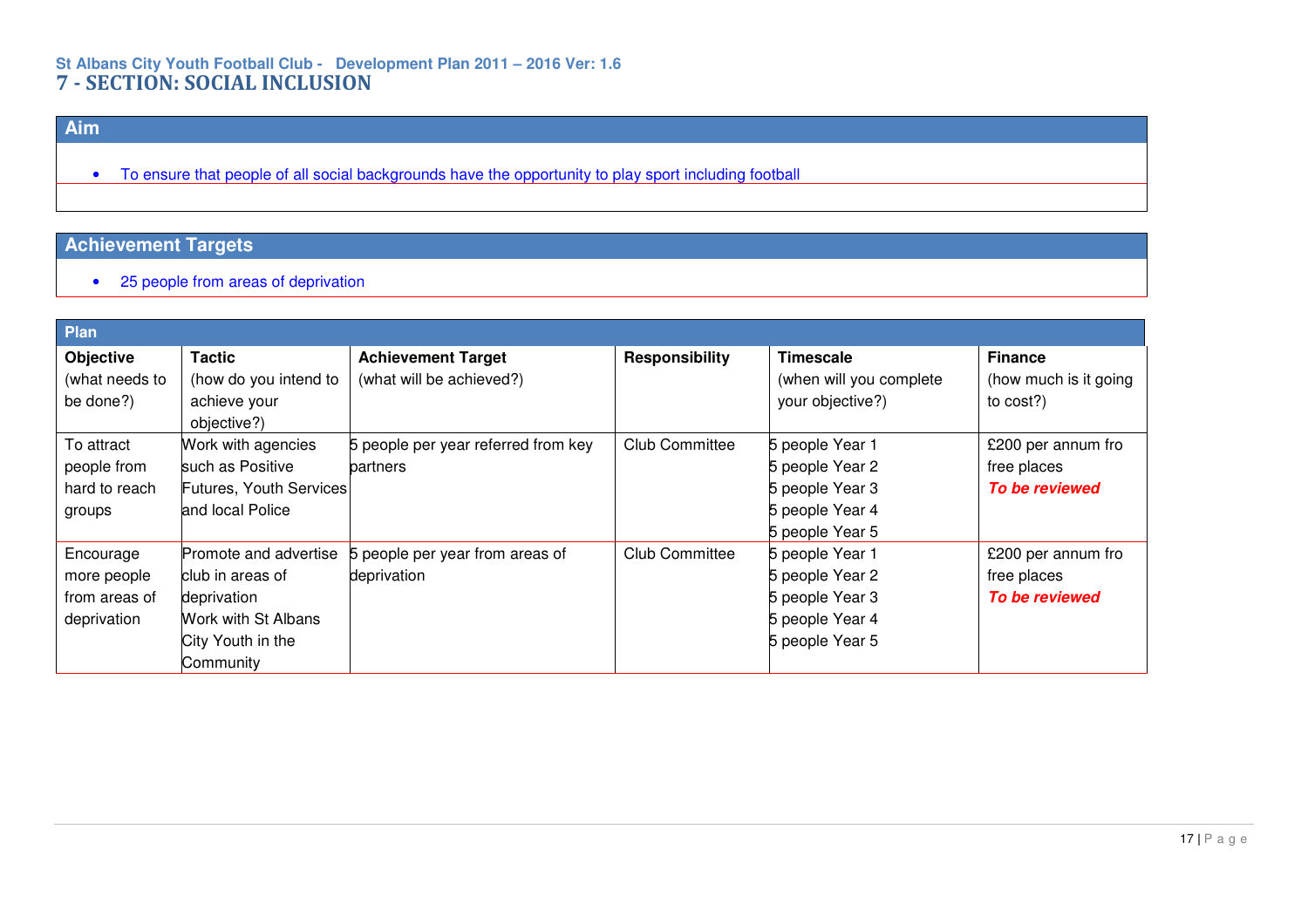# **St Albans City Youth Football Club - Development Plan 2011 – 2016 Ver: 1.6 7 - SECTION: Nicolas Breakspear SOCIAL INCLUSION**

# **Aim**

• Target groups from the deprivation areas of St Albans to allow them usage and access to sporting opportunities

- Organise structured competitions for pupils from Schools in deprived areas.<br>• Open session in evening for adults
- Open session in evening for adults

| Plan                    |                                     |                                  |                   |                         |                       |
|-------------------------|-------------------------------------|----------------------------------|-------------------|-------------------------|-----------------------|
| <b>Objective</b>        | <b>Tactic</b>                       | <b>Achievement Target</b>        | Responsibility    | <b>Timescale</b>        | <b>Finance</b>        |
| (what needs to          | (how do you intend to               | (what will be achieved?)         |                   | (when will you complete | (how much is it going |
| be done?)               | achieve your                        |                                  |                   | your objective?)        | to cost?)             |
|                         | objective?)                         |                                  |                   |                         |                       |
| Liaise with             | Target specific Schools Competition |                                  | Compt Manager     | Sept - July 2012/13     | Medals & Trophy       |
| <b>District Council</b> | and Groups through                  |                                  |                   |                         | £50                   |
| and Sports              | contact links.                      |                                  |                   |                         |                       |
| development             |                                     |                                  |                   |                         |                       |
| and Active St           | Allocate evening slot               | Adults attending sports sessions | Faculty Manager / | Sept - July 2012/13     | Budget of £100 per    |
| Albans to               |                                     |                                  | Sports            |                         | annum                 |
| target                  |                                     |                                  | Development       |                         |                       |
| deprivation             |                                     |                                  |                   |                         |                       |
| Schools and             |                                     |                                  |                   |                         |                       |
| Adults                  |                                     |                                  |                   |                         |                       |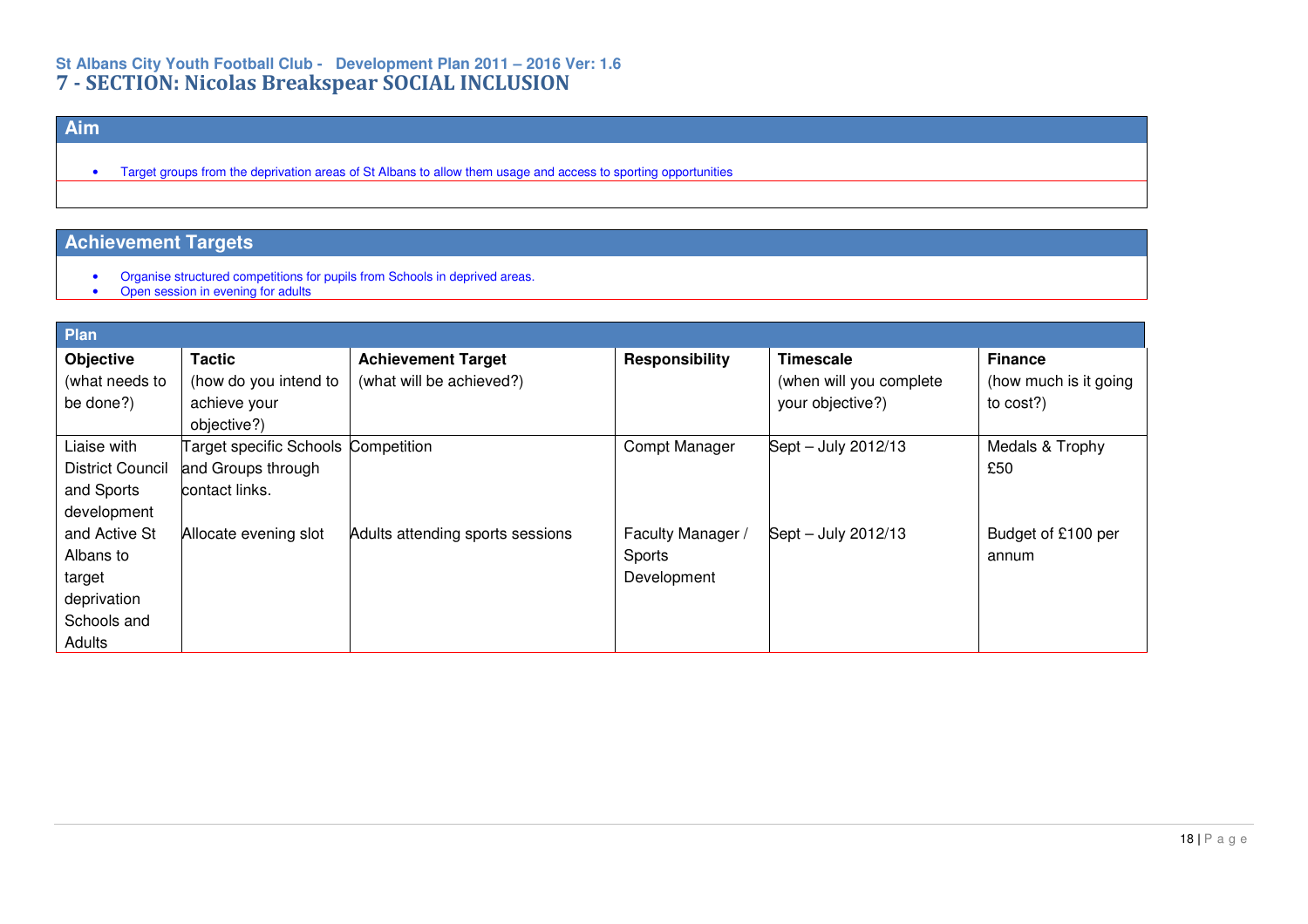# **Aim**

• To promote healthy lifestyles through sport and increase participation in physical activity

- 
- 2 Healthy Lifestyles Awareness courses run each year City Youth supported to provide diet advice to players

| Plan              |                              |                                        |                   |                              |                       |
|-------------------|------------------------------|----------------------------------------|-------------------|------------------------------|-----------------------|
| <b>Objective</b>  | <b>Tactic</b>                | <b>Achievement Target</b>              | Responsibility    | <b>Timescale</b>             | <b>Finance</b>        |
| (what needs to    | (how do you intend to        | (what will be achieved?)               |                   | (when will you complete      | (how much is it going |
| be done?)         | achieve your                 |                                        |                   | your objective?)             | to cost?)             |
|                   | objective?)                  |                                        |                   |                              |                       |
| To promote        | • Provide taster football    | • 2 Family Learning courses to include | Football          | Year 1 and Ongoing Dads      | Courses subsidised    |
| physical activity | sessions as a fun            | football activities                    | Coordinator and   | and Lads sessions            | through               |
| through football  | physical activity within     | • 2 Healthy Lifestyles courses run per | <b>School PCT</b> | Year 2 and Ongoing Healthy   | Extended              |
| activities in     | <b>Healthy Lifestyles</b>    | year                                   |                   | Lifestyles Awareness courses | Services programme    |
| courses           | Awareness courses            | • Football sessions provided for young |                   | lestablished                 |                       |
| provided in the   | • Promote football           | people at risk of obesity through PCT  |                   | Year 2 and Ongoing Football  | <b>Ongoing</b>        |
| City Youth and    | through Family Learninglinks |                                        |                   | sessions provided for PCT    |                       |
| NB School         | activities i.e. Dads and     |                                        |                   | group of obese young people  |                       |
| Community         | Lads sessions                |                                        |                   |                              |                       |
| Sport             | • Provide exit routes for    |                                        |                   |                              |                       |
| programme         | participants to play         |                                        |                   |                              |                       |
|                   | recreation/club football     |                                        |                   |                              |                       |
|                   | or become a football         |                                        |                   |                              |                       |
|                   | volunteer                    |                                        |                   |                              |                       |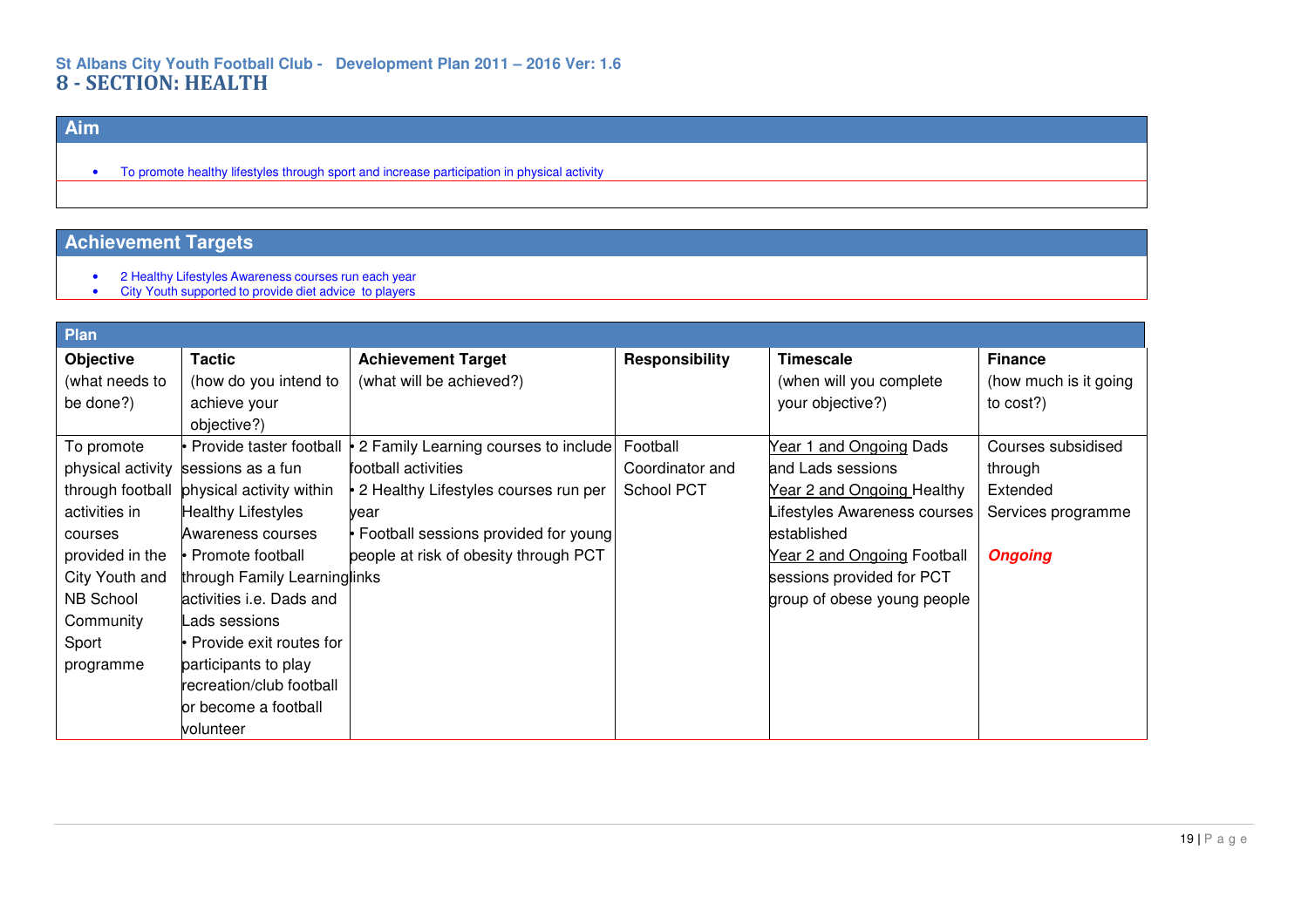| St Albans City Youth Football Club - Development Plan 2011 - 2016 Ver: 1.6 |
|----------------------------------------------------------------------------|
|                                                                            |

| Plan                         |                                  |                                                           |                     |                                |                   |
|------------------------------|----------------------------------|-----------------------------------------------------------|---------------------|--------------------------------|-------------------|
| To promote                   | Organise health                  | Players and their parents in all teams                    | Football Co-        | Year 2 and Ongoing             | Annual budget of  |
| healthy                      |                                  | professionals to provide have access to information about | ordinator working   | Information and workshops      | £100 for leaflets |
| lifestyles and               |                                  | workshops for coaches, healthy diet and life styles       | with Heath partners | provided for participating     |                   |
| good diet                    | players and parents.             |                                                           |                     | members                        | <b>Ongoing</b>    |
| among football               | Provide information              |                                                           |                     |                                |                   |
| players                      | participating members            |                                                           |                     |                                |                   |
| To use football              | • Use football activities        | • All schools to have resources to                        | Football Co-        | Year 1 and Ongoing             | No extra Cost     |
| in School Sport              | to support health                | feature football related activities in                    | ordinator working   | Information made available for |                   |
| Partnership                  | awareness and fitness            | health promotion                                          | with SSCO           | schools                        | <b>Ongoing</b>    |
| Healthy                      | testing programmes at            | work                                                      |                     |                                |                   |
| Schools                      | schools                          |                                                           |                     |                                |                   |
| activities to                | • Provide information for        |                                                           |                     |                                |                   |
| encourage                    | schools promoting                |                                                           |                     |                                |                   |
| young people<br>to be active | physical and healthy             |                                                           |                     |                                |                   |
| and eat a                    | eating using a football<br>theme |                                                           |                     |                                |                   |
| healthy diet                 |                                  |                                                           |                     |                                |                   |
|                              |                                  |                                                           |                     |                                |                   |
|                              |                                  |                                                           |                     |                                |                   |
|                              |                                  |                                                           |                     |                                |                   |
|                              |                                  |                                                           |                     |                                |                   |
|                              |                                  |                                                           |                     |                                |                   |
|                              |                                  |                                                           |                     |                                |                   |
|                              |                                  |                                                           |                     |                                |                   |
|                              |                                  |                                                           |                     |                                |                   |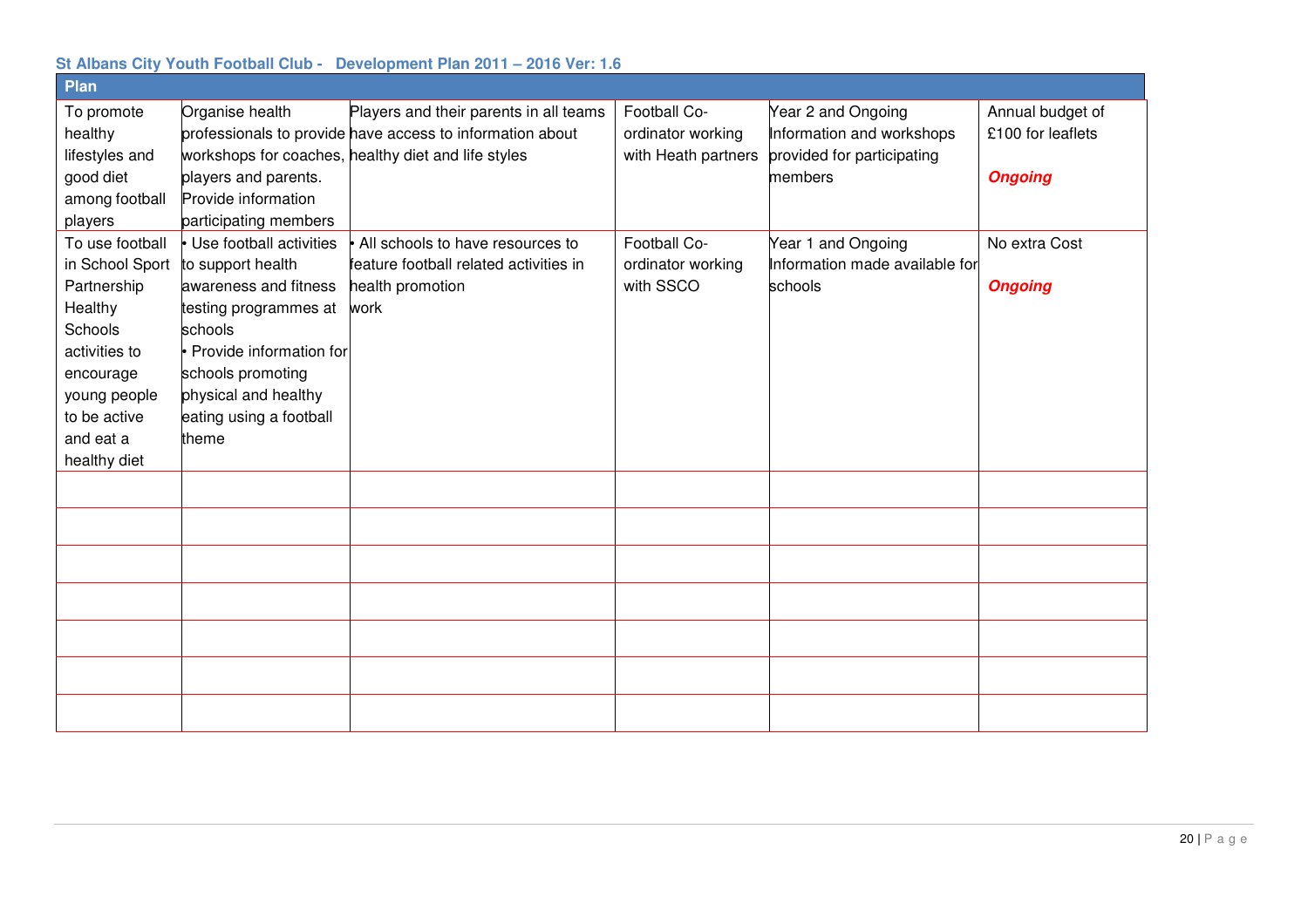# **8 - SECTION: Nicolas Breakspear HEALTH**

| Aim |                                                                                  |
|-----|----------------------------------------------------------------------------------|
|     | Encourage more children and adults to participate in sport and physical activity |
|     |                                                                                  |

- Parents Fitness Club
- Other clubs to use facilities
- Exercise referral scheme
- $\bullet$  G + T Camp

| Plan            |                        |                                         |                      |                         |                       |
|-----------------|------------------------|-----------------------------------------|----------------------|-------------------------|-----------------------|
| Objective       | <b>Tactic</b>          | <b>Achievement Target</b>               | Responsibility       | <b>Timescale</b>        | <b>Finance</b>        |
| (what needs to  | (how do you intend to  | (what will be achieved?)                |                      | (when will you complete | (how much is it going |
| be done?)       | achieve your           |                                         |                      | your objective?)        | to cost?)             |
|                 | objective?)            |                                         |                      |                         |                       |
| N.B parents     | Organise sessions -    | Parents attend sessions to improve      | PE Dept + SSP        | Sept - July 2012/13     | Self funding          |
| MOT evening     | letters sent to home   | fitness                                 | <b>Staff</b>         |                         |                       |
| for fitness     | laddresses             |                                         |                      |                         |                       |
| Advertise       | Through CSW and        | Other sports using Astro turf           | Faculty manager /    | September onwards       |                       |
| sessions to     | Sports Development     |                                         | Linked to PDM        |                         |                       |
| other sports    | <b>Network</b>         |                                         |                      |                         |                       |
| $G + T$ Camp    | Through work of SSP    | 65 primary children to attend Summer    | PDM + SSP Staff      | Easter 2013             |                       |
|                 |                        | Holliday camp                           |                      | <b>July 2013</b>        |                       |
| Target exercise | Link with Health S.D.O | Referral group allocated slot for usage | Health / Dev Officer | Sept - July 2012/13     |                       |
| referral group  |                        |                                         |                      |                         |                       |
|                 |                        |                                         |                      |                         |                       |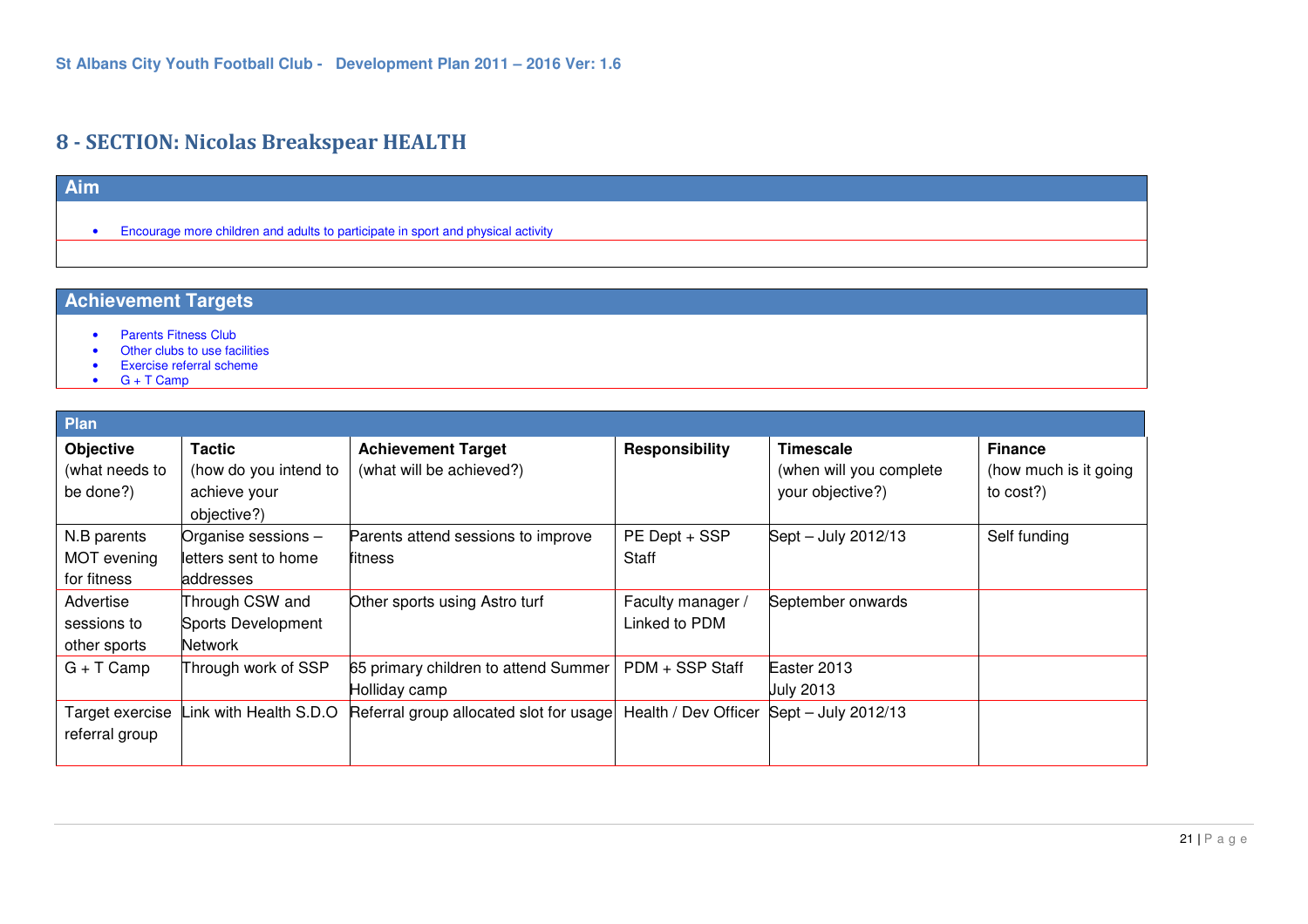# **St Albans City Youth Football Club - Development Plan 2011 – 2016 Ver: 1.6 9 - SECTION: Football in Education**

# **Aim**

o Work in the Community promoting Sport including Football

- 
- o 20 new level 1 coaches per year o Maintain existing and identify new School Club Links

| Plan                                                    |                                                                                                                                                       |                                                                                                                                                                                                                                                                                                          |                             |                                                                 |                                                                                                                                   |
|---------------------------------------------------------|-------------------------------------------------------------------------------------------------------------------------------------------------------|----------------------------------------------------------------------------------------------------------------------------------------------------------------------------------------------------------------------------------------------------------------------------------------------------------|-----------------------------|-----------------------------------------------------------------|-----------------------------------------------------------------------------------------------------------------------------------|
| <b>Objective</b><br>(what needs to<br>be done?)         | <b>Tactic</b><br>(how do you intend to<br>achieve your<br>objective?)                                                                                 | <b>Achievement Target</b><br>(what will be achieved?)                                                                                                                                                                                                                                                    | <b>Responsibility</b>       | <b>Timescale</b><br>(when will you complete<br>your objective?) | <b>Finance</b><br>(how much is it going<br>to cost?)                                                                              |
| <b>Expand School</b><br>Club Links                      | Seek out and establish<br>partnership links with<br>local Schools for the<br>promotion of St Albans<br>City Youth - Football<br>within the community. | To date the club has established<br>partnerships with the following<br>Schools: Astley Cooper School,<br>Wheatfield's School, Marlborough<br>School Sandringham School,<br>Nicholas Breakspear School,<br>Verulam, STAGS, Loreto College,<br>Cunningham Hill, Garden Fields                              | Club Development<br>Officer | Schools reviewed on an<br>Annual basis                          | £2K per annum<br><b>Ongoing work</b><br>taking place using<br>the clubs<br>apprentice<br>programme                                |
| St Albans City<br>Youth<br>Coaching in the<br>Community | Club to carry out<br>coaching courses for<br>local Schools and<br>obtain grant funding for<br>1 and 2 coaching<br>badges.                             | Funding obtained, Courses held for<br>Astley Cooper School, Wheatfield's<br>School, Marlborough School<br>Sandringham School, Nicholas<br>students to obtain Level Breakspear School, Verulam, STAGS,<br>Loreto College, Cunningham Hill,<br>Garden Fields.<br>Schools are reviewed every Six<br>months. | Club Development<br>Officer | 25 Year 1<br>27 Year 2<br>29 Year 3<br>31 year 4<br>33 year 5   | £9k per annum<br>More coaches could<br>be trained if<br>additional funding<br>became available.<br><b>Achieved and</b><br>ongoing |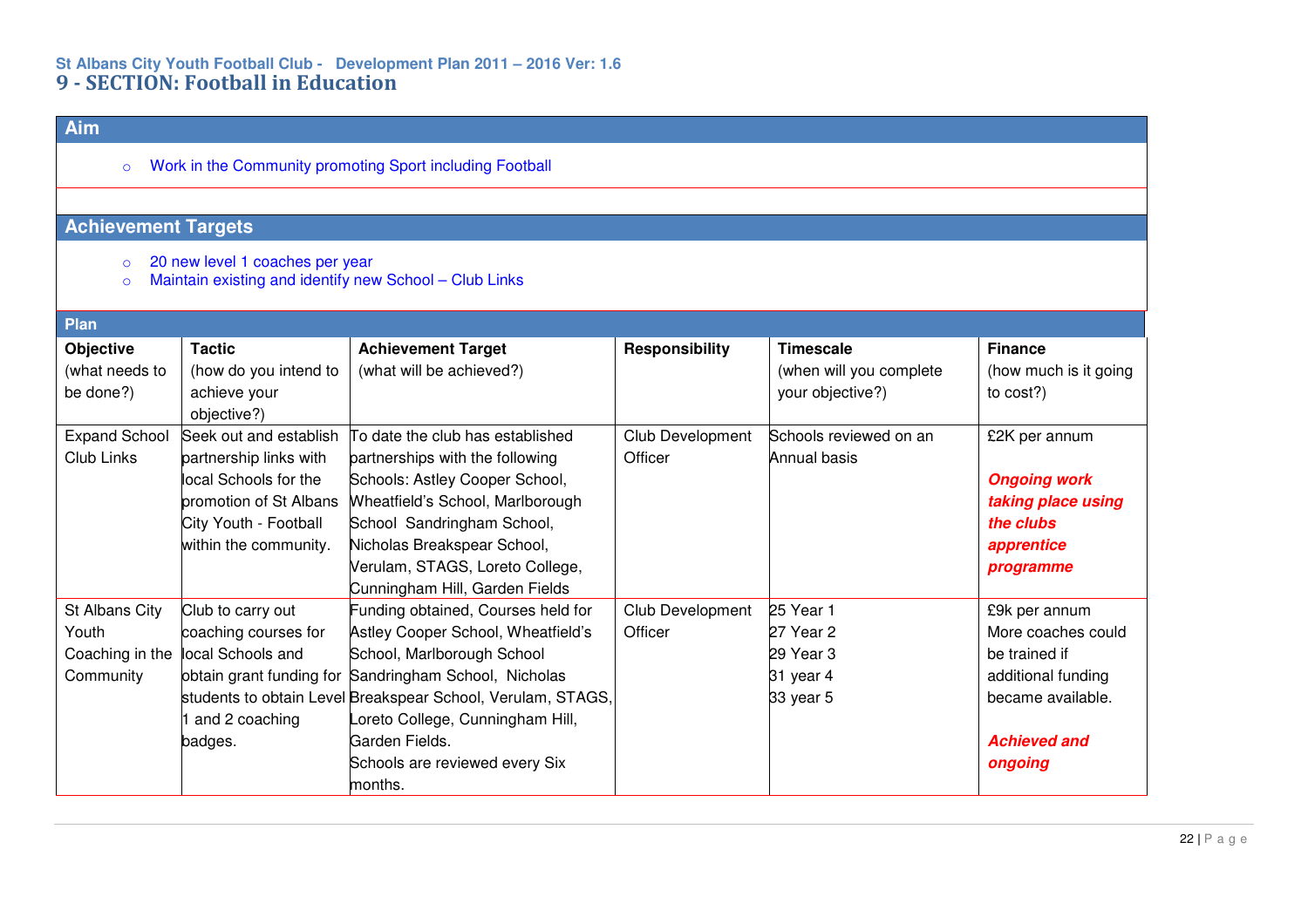# **St Albans City Youth Football Club - Development Plan 2011 – 2016 Ver: 1.6 10 - SECTION: Girls Football**

# **Aim**

 $\circ$  Promote and expand the participation of Girls Football

- 
- o Increase the number of Age groups available<br>
o Encourage players and former players to train as coaches for<br>
the benefit of the Girls Section<br>
o Increase the number of School Club links
- 
- o Promote Player pathways

| <b>Plan</b>    |                         |                                       |                         |                         |                            |
|----------------|-------------------------|---------------------------------------|-------------------------|-------------------------|----------------------------|
| Objective      | <b>Tactic</b>           | <b>Achievement Target</b>             | Responsibility          | <b>Timescale</b>        | <b>Finance</b>             |
| (what needs to | (how do you intend to   | (what will be achieved?)              |                         | (when will you complete | (how much is it going)     |
| be done?)      | achieve your            |                                       |                         | your objective?)        | to cost?)                  |
|                | objective?)             |                                       |                         |                         |                            |
| <b>EXPAND</b>  | Partners are essential  | To build on the current Girls Section | <b>Club Development</b> | 2012-13                 | £1000 per annum            |
| <b>GIRL'S</b>  | lto a successful Girls  | by expanding the number of age        | Officer and             |                         |                            |
| FOOTBALL (1)   | section. Approach the   | groups covered.                       | Managers of Girls       |                         | <b>Ongoing, increased</b>  |
|                | following: Sports       |                                       | Teams                   |                         | <b>budget is available</b> |
|                | Development officer of  |                                       |                         |                         | when required              |
|                | Local Authority, County |                                       |                         |                         |                            |
|                | Football Association,   |                                       |                         |                         |                            |
|                | Local Schools, Local    |                                       |                         |                         |                            |
|                | Football Clubs and the  |                                       |                         |                         |                            |
|                | Club's own members.     |                                       |                         |                         |                            |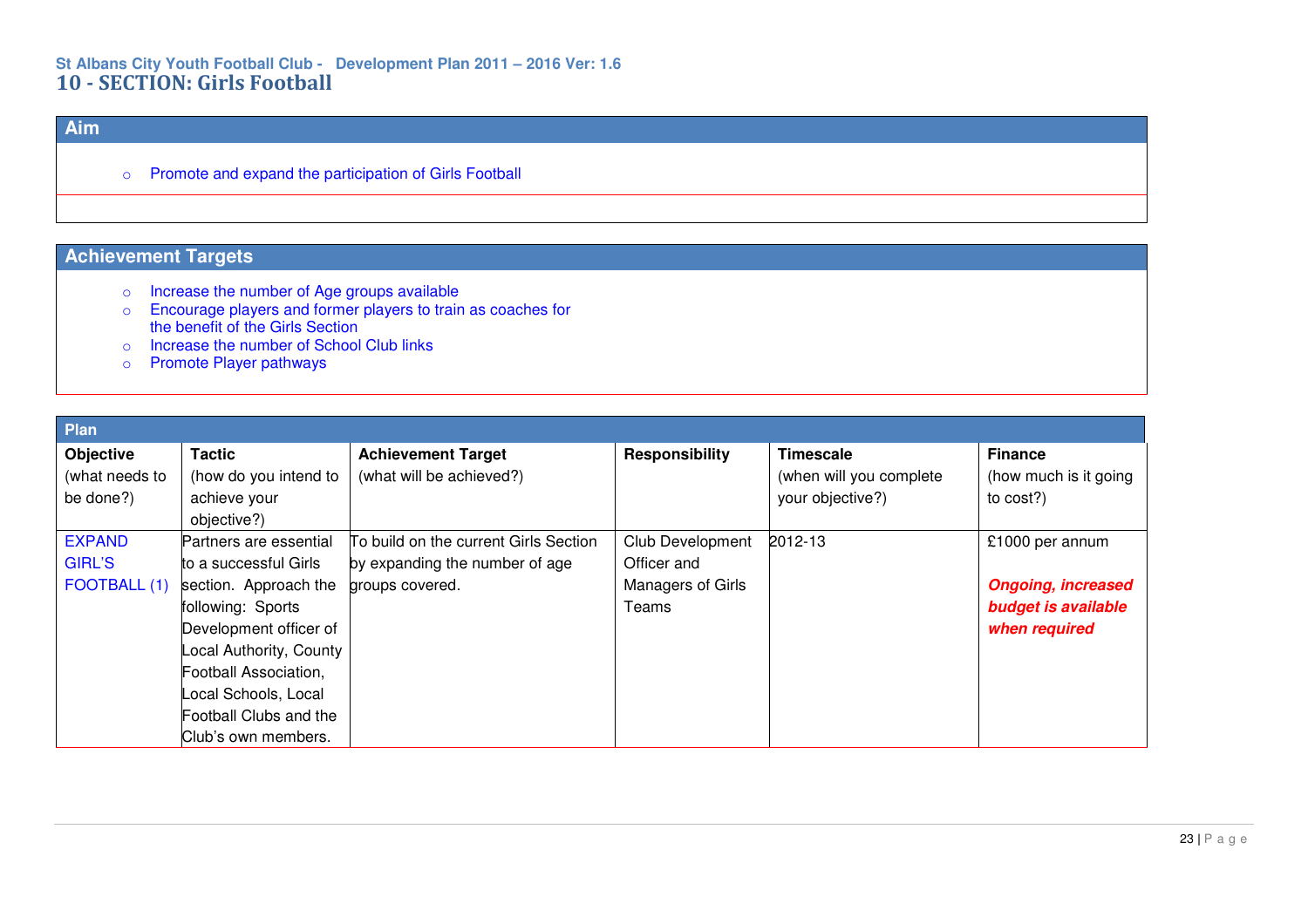| Plan                                                  |                                                                                                                                                                                                         |                                                                                                                                                                                                                                                                                                                                                                                                                                                           |                                                                            |                                                                            |                                                                                      |
|-------------------------------------------------------|---------------------------------------------------------------------------------------------------------------------------------------------------------------------------------------------------------|-----------------------------------------------------------------------------------------------------------------------------------------------------------------------------------------------------------------------------------------------------------------------------------------------------------------------------------------------------------------------------------------------------------------------------------------------------------|----------------------------------------------------------------------------|----------------------------------------------------------------------------|--------------------------------------------------------------------------------------|
| <b>EXPAND</b><br><b>GIRL'S</b><br>FOOTBALL (2)        | the other leading<br>providers of Girls<br>Football within St<br>Albans                                                                                                                                 | Form partnerships with Run a Girls team with players from the<br>leading providers of Girls Football<br>within St Albans to encourage a<br>higher participation level.                                                                                                                                                                                                                                                                                    | Club Development<br>Officers from the<br>leading Clubs<br>within St Albans | 2011-12 and ongoing                                                        | £500 per annum<br><b>Ongoing, increased</b><br>budget is available<br>when required  |
| <b>EXPAND</b><br><b>GIRL'S</b><br><b>FOOTBALL (3)</b> | To work with County<br><b>FA and County Sports</b><br>Partnership to access<br>support to deliver<br>3Lions courses in local<br>schools for girls (to<br>generate interest)<br>Advertise in Local paper | <b>Establish additional Girls Teams</b>                                                                                                                                                                                                                                                                                                                                                                                                                   | Club Development<br>Officers from the<br>leading Clubs<br>within St Albans |                                                                            | £1,500 per team<br><b>Ongoing, increased</b><br>budget is available<br>when required |
| <b>COACHING</b>                                       | Appoint experienced<br>Women's Coaches.<br>The County F.A. will<br>help and F.A. Courses<br>are available. Local<br>Girls' Schools may have<br>qualified coaches who<br>could join Club.                | Encourage players from the clubs<br>Girls teams (Under 16's and above)<br>and local Schools to qualify as Level<br>One Coaches                                                                                                                                                                                                                                                                                                                            | Club Development<br>Officer                                                | $2011 -$ ongoing<br>18 Coaches Year 1<br>Year 2 onwards to be<br>assessed. | Cost included in level<br>1 course costs in the<br>section above<br><b>Ongoing</b>   |
| <b>SCHOOLS</b><br><b>LINKS</b>                        | Schools to promote<br>Girls Football.<br>St Albans City in the<br>Community to run 2<br>school festivals each<br>year                                                                                   | Establish links with localLinks established with Marlborough<br>School, Nicholas Breaksphere School,<br>Wheatfield's School etc.<br>Girls Football Leaflet funded and<br>produced.<br>Grants obtained to purchase audio<br>visual equipment and the production<br>of a Video promoting local girls<br>football. Members of the club have<br>carried out talks at local Schools and<br>showed the clubs Girls Football Video<br>to help promote the sport. | Club Development<br>Officer                                                | 2011 - ongoing                                                             | £200 per annum<br><b>Ongoing</b>                                                     |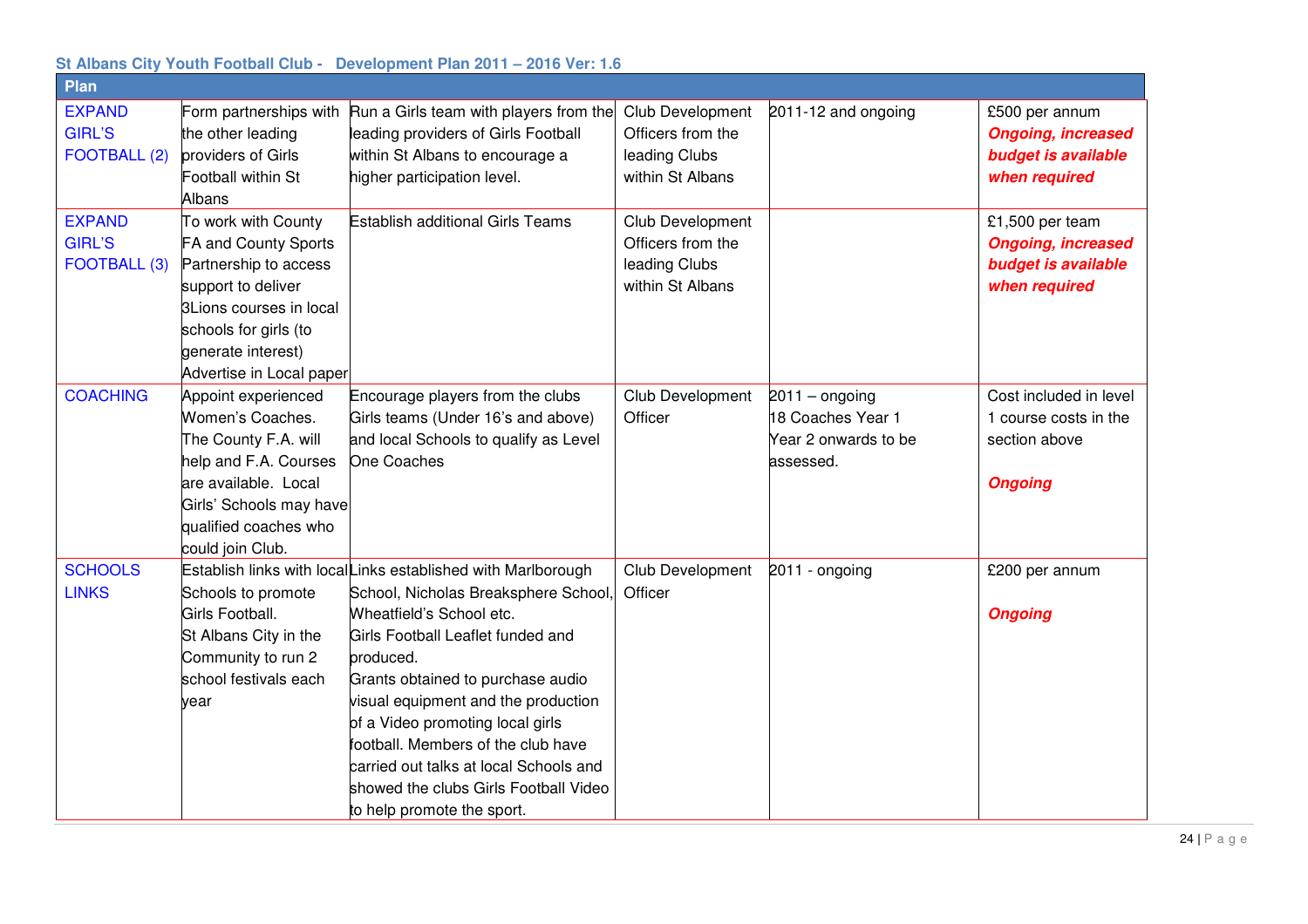| Plan                                      |                                                                                                                   |                                                                                                                                                                                                                                                                                                             |                                               |                  |                                                                                                        |
|-------------------------------------------|-------------------------------------------------------------------------------------------------------------------|-------------------------------------------------------------------------------------------------------------------------------------------------------------------------------------------------------------------------------------------------------------------------------------------------------------|-----------------------------------------------|------------------|--------------------------------------------------------------------------------------------------------|
| <b>PLAYER</b><br><b>PATHWAYS</b>          | As a Charter Standard<br>local Girls Academy<br>clubs, Arsenal and<br>Watford as an outlet for<br>gifted players. | Pathways in place, a number of Girls<br>club establish links with are now with Arsenal Ladies.<br>St Albans FC Ladies have agreed that<br>girls can take part in training sessions.<br>In addition establish an outlet with<br>ondon Colney Ladies FC for players<br>as a progression after youth football. | <b>Club Development</b><br>Officer            | $2011 -$ ongoing | Minimal<br><b>Ongoing</b>                                                                              |
| <b>St Albans City</b><br><b>Ladies FC</b> | a pathway for Girl<br>Players                                                                                     | Establish a new club as Club established and registered with<br>the Herts FA for the 2011/12 season                                                                                                                                                                                                         | Press Officer to be<br>new clubs<br>secretary | 2011/12          | Club to provide an<br>initial £700 grant to<br>help the club become<br>established.<br><b>Achieved</b> |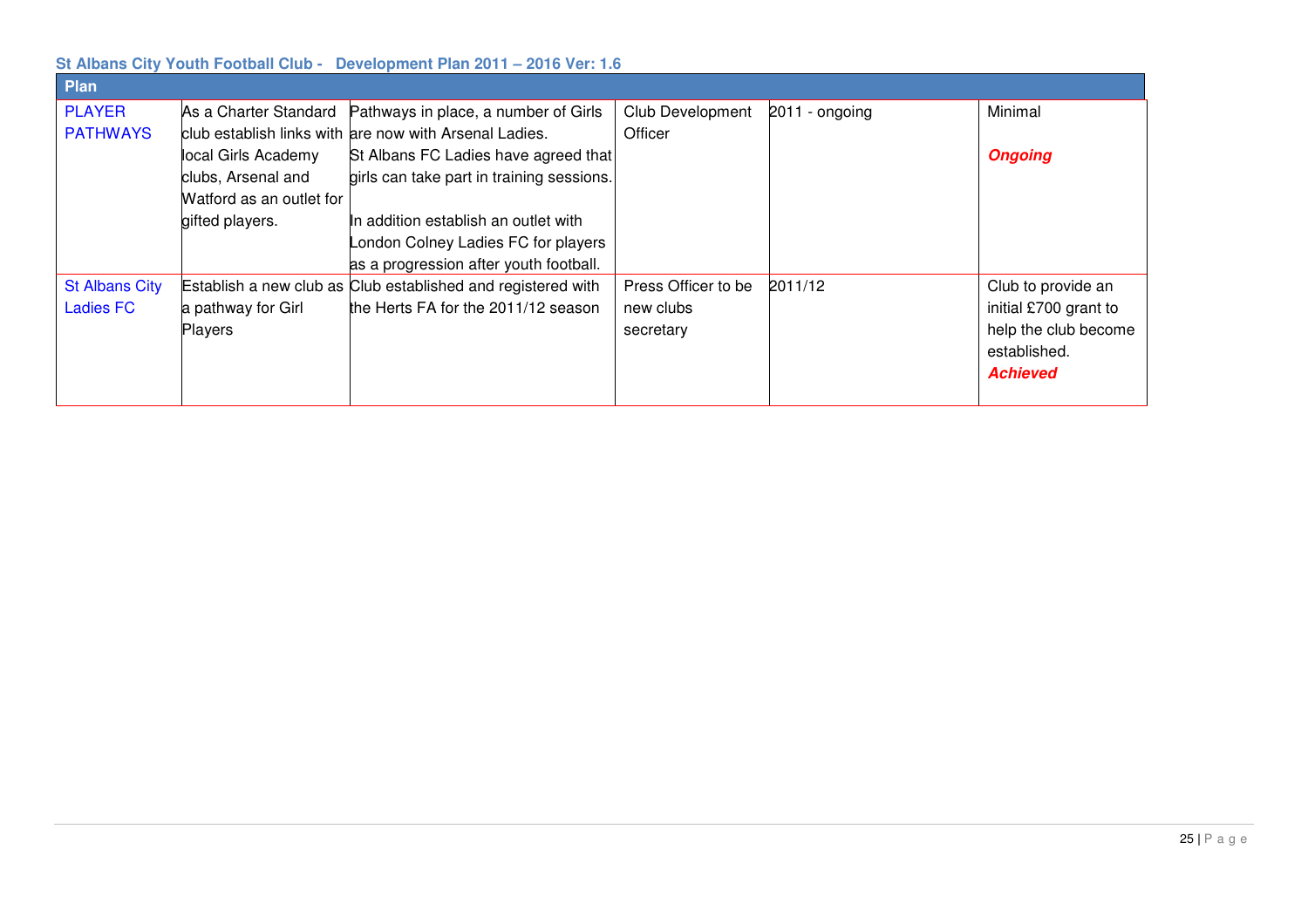# **10 - SECTION: Nicolas Breakspear Girls Football**

# o To increase the opportunities for Girls to participate in and develop their football and sporting skills

**Achievement Targets** 

**Aim** 

- o Increase the number of teams
- o Increase the amount of training

| Plan                                                    |                                                                                        |                                                                                         |                |                                                                 |                                                       |
|---------------------------------------------------------|----------------------------------------------------------------------------------------|-----------------------------------------------------------------------------------------|----------------|-----------------------------------------------------------------|-------------------------------------------------------|
| Objective<br>(what needs to<br>be done?)                | <b>Tactic</b><br>(how do you intend to<br>achieve your<br>objective?)                  | <b>Achievement Target</b><br>(what will be achieved?)                                   | Responsibility | <b>Timescale</b><br>(when will you complete<br>your objective?) | <b>Finance</b><br>(how much is it going)<br>to cost?) |
| Increase the<br>number of Girls<br>Competitive<br>teams | 1 team per year group                                                                  | Every Year group will have a team<br>that competes in District / County<br>competitions | Head of PE     | 01/09/12                                                        | £100 per annum                                        |
| <b>Increase Girls</b><br>participation                  | Regular training<br>After School club with<br>St Albans City Youth in<br>the Community | All year Groups to have 1 training<br>session per week                                  | Head of PE     | 01/09/12                                                        | £300 per annum                                        |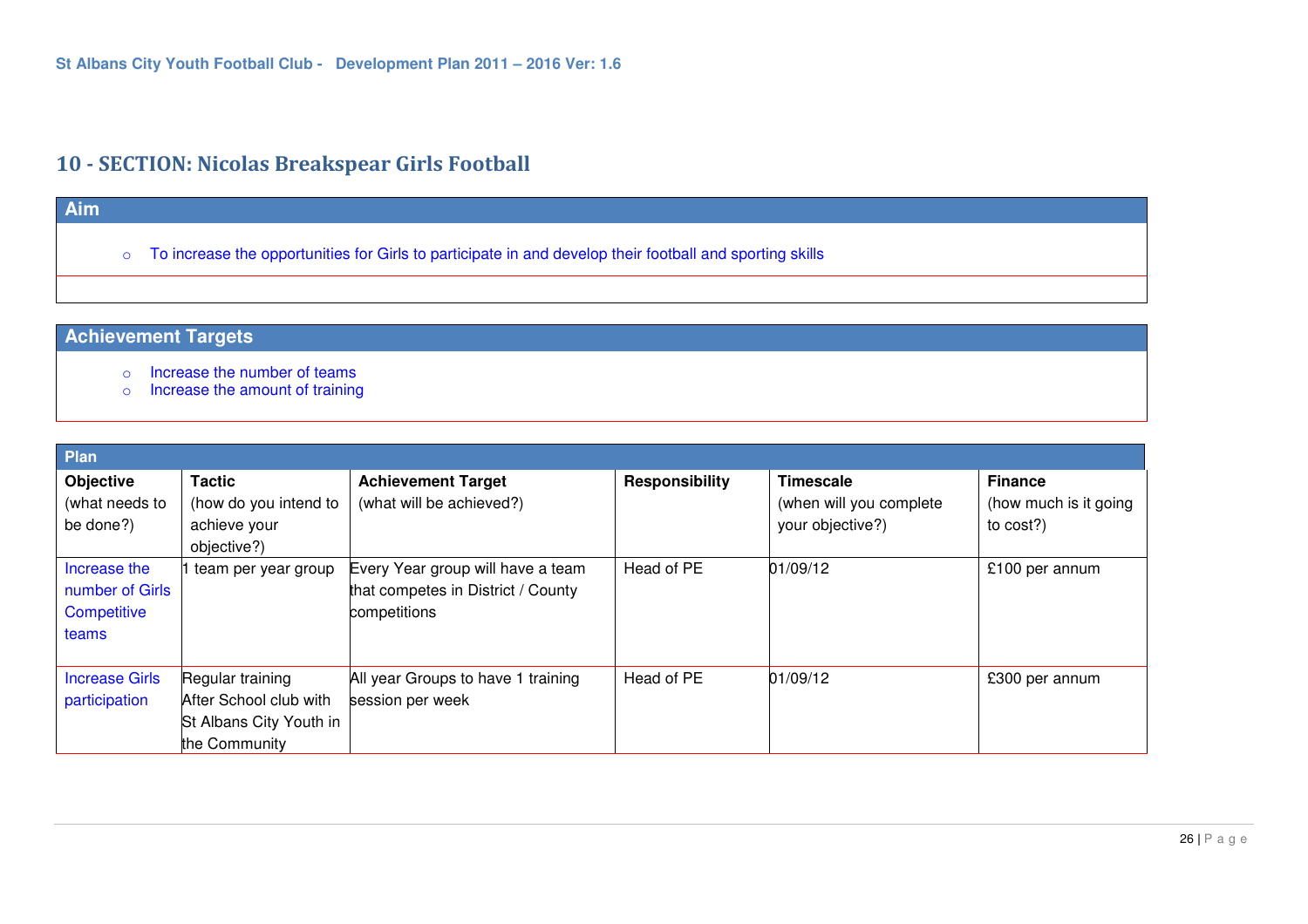# **St Albans City Youth Football Club - Development Plan 2011 – 2016 Ver: 1.6 11 - SECTION: DISABILITY FOOTBALL**

# **Aim**

o Promote and expand the participation of Disability Football

- 
- o Increase the number of participants o Encourage players and former players with disabilities to train as coaches for the benefit of the Section
- o Increase the number of Club links
- $\circ$  Work closely with other local clubs for the benefit of the players

| Plan             |                       |                                                              |                        |                         |                        |
|------------------|-----------------------|--------------------------------------------------------------|------------------------|-------------------------|------------------------|
| <b>Objective</b> | <b>Tactic</b>         | <b>Achievement Target</b>                                    | Responsibility         | <b>Timescale</b>        | <b>Finance</b>         |
| (what needs to   | (how do you intend to | (what will be achieved?)                                     |                        | (when will you complete | (how much is it going) |
| be done?)        | achieve your          |                                                              |                        | your objective?)        | to cost?)              |
|                  | objective?)           |                                                              |                        |                         |                        |
| Increase the     | Establish more links  | Links established with SSCO's,                               | <b>Club Disability</b> | 2011 ongoing            | £2500 per annum        |
| number of        |                       | with local special needs Watford FC and Special needs groups | Development            |                         |                        |
| participants     | groups through St     | e.g. Special Olympics.                                       | Officer                |                         | <b>Ongoing</b>         |
|                  |                       | Albans City Youth in the Leaflet funded and produced.        |                        |                         |                        |
|                  | Community             | Grants obtained to purchase sporting                         |                        |                         |                        |
|                  |                       | equipment and for sports related trips                       |                        |                         |                        |
|                  |                       | Joint promotion with Special Olympics                        |                        |                         |                        |
|                  |                       | Lunchtime clubs at special needs                             |                        |                         |                        |
|                  |                       | schools                                                      |                        |                         | £200 per annum         |
|                  |                       | Play more friendly games.                                    |                        |                         |                        |
|                  |                       | Run our own annual festival                                  |                        |                         |                        |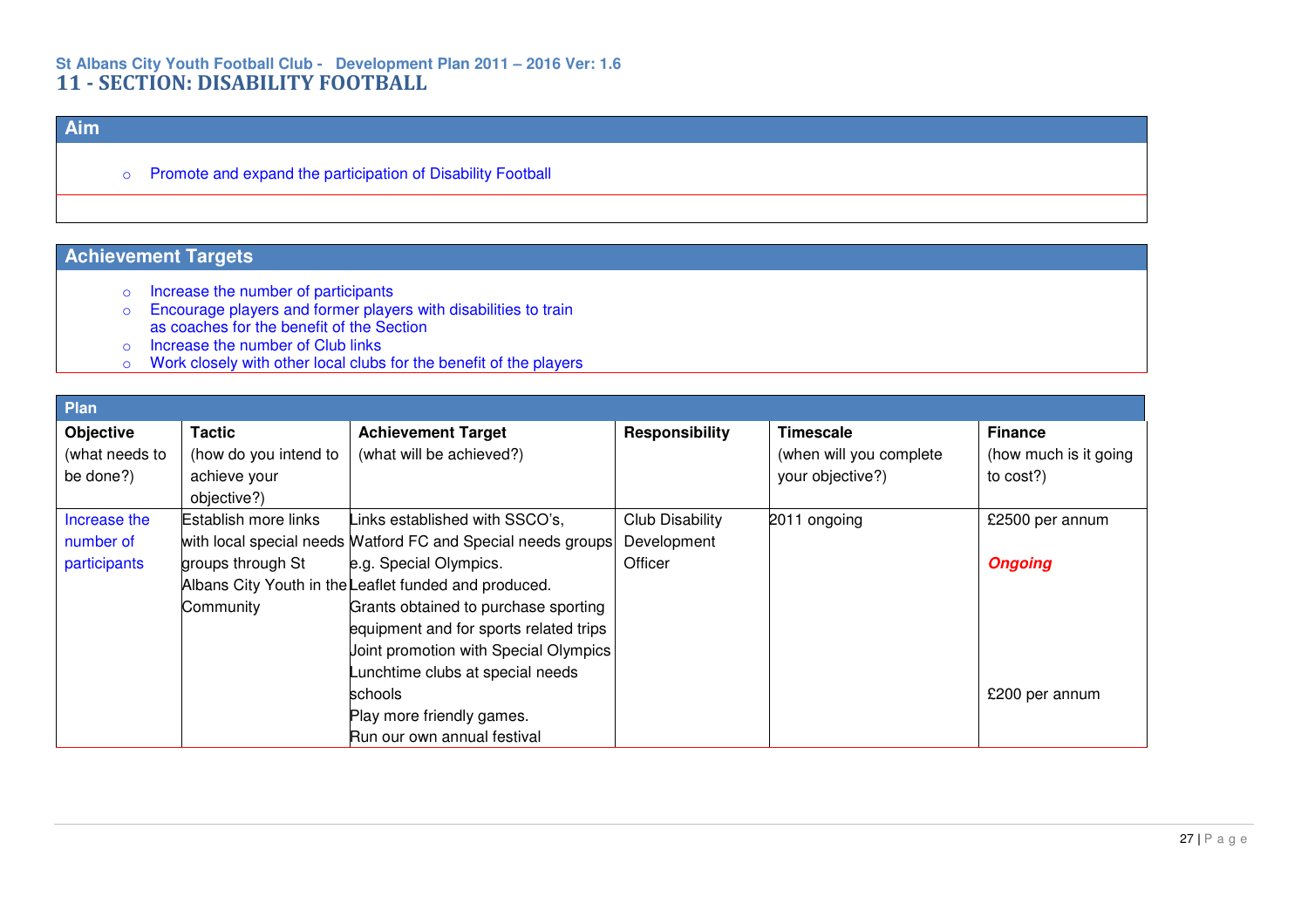|                                   |                        | 50 AIDAHS CITY TOULII FOOLDAH CIUD - DEVEIOPHIEHT FIAH ZUTT – ZUTO VEI . 1.0 |                        |               |                      |
|-----------------------------------|------------------------|------------------------------------------------------------------------------|------------------------|---------------|----------------------|
| Plan                              |                        |                                                                              |                        |               |                      |
| Encourage                         | Use role models from   | Create our first Role Model - Dan                                            | <b>Club Disability</b> | 2011 ongoing  | £2400 per annum      |
| players and<br>former players     | the group to encourage | Rogers then Tom Ward                                                         | Development            |               |                      |
| with disabilities                 | others to progress     | Look initially to train 3 disabled                                           | Officer                |               | £500 per annum       |
| to train as                       |                        | players to become Level 1 coaches                                            |                        |               |                      |
| coaches for the                   | Develop alongside      | Look to develop one of these coaches                                         | Club Development       |               | £1000 per annum      |
| benefit of the                    | mainstream coaches     | so they are prepared for Level 2                                             | Officer                | 2011          |                      |
| <b>Section</b>                    |                        | Look to train a further 3 Level 1                                            |                        |               | £5000 per apprentice |
|                                   |                        | coaches from this group                                                      |                        | 2012          | per annum            |
|                                   |                        | Look to run a career programme for                                           |                        |               |                      |
|                                   |                        | this group                                                                   |                        |               | <b>Achieved and</b>  |
|                                   |                        | Look at the feasibility of an apprentice                                     |                        |               | ongoing process      |
|                                   |                        | scheme                                                                       |                        |               |                      |
| Increase the                      | Ask our existing       | Ask the players to tell us about                                             | <b>Club Disability</b> | 2010 on going | £1000 per annum      |
| number of Club<br>links           | contacts through St    | possible new links                                                           | Development            |               |                      |
|                                   |                        | Albans City Youth in the Ask SSCO's to give us a new contact                 | Officer                | 2011          | <b>Ongoing</b>       |
|                                   | Community to give us   | Visit 2 new disability groups every                                          |                        | 2011          |                      |
|                                   | new contacts           | vear                                                                         |                        |               |                      |
| <b>Work closely</b>               | Provide useful work    | Provide Joe Goude (HDFF) with our                                            | <b>Club Disability</b> | 2011 on going | £500                 |
| with other local<br>clubs for the | contributions to Herts | management expertise through SACY                                            | Development            |               |                      |
| benefit of the                    | <b>FA and Special</b>  | in Community.                                                                | Officer                |               | <b>Ongoing</b>       |
| players                           | Olympics               | Offer weekly coaching assistance to                                          |                        | 2011          |                      |
|                                   |                        | Susi at Special Olympics                                                     |                        |               |                      |
|                                   |                        | Complete at least one shared activity                                        |                        |               |                      |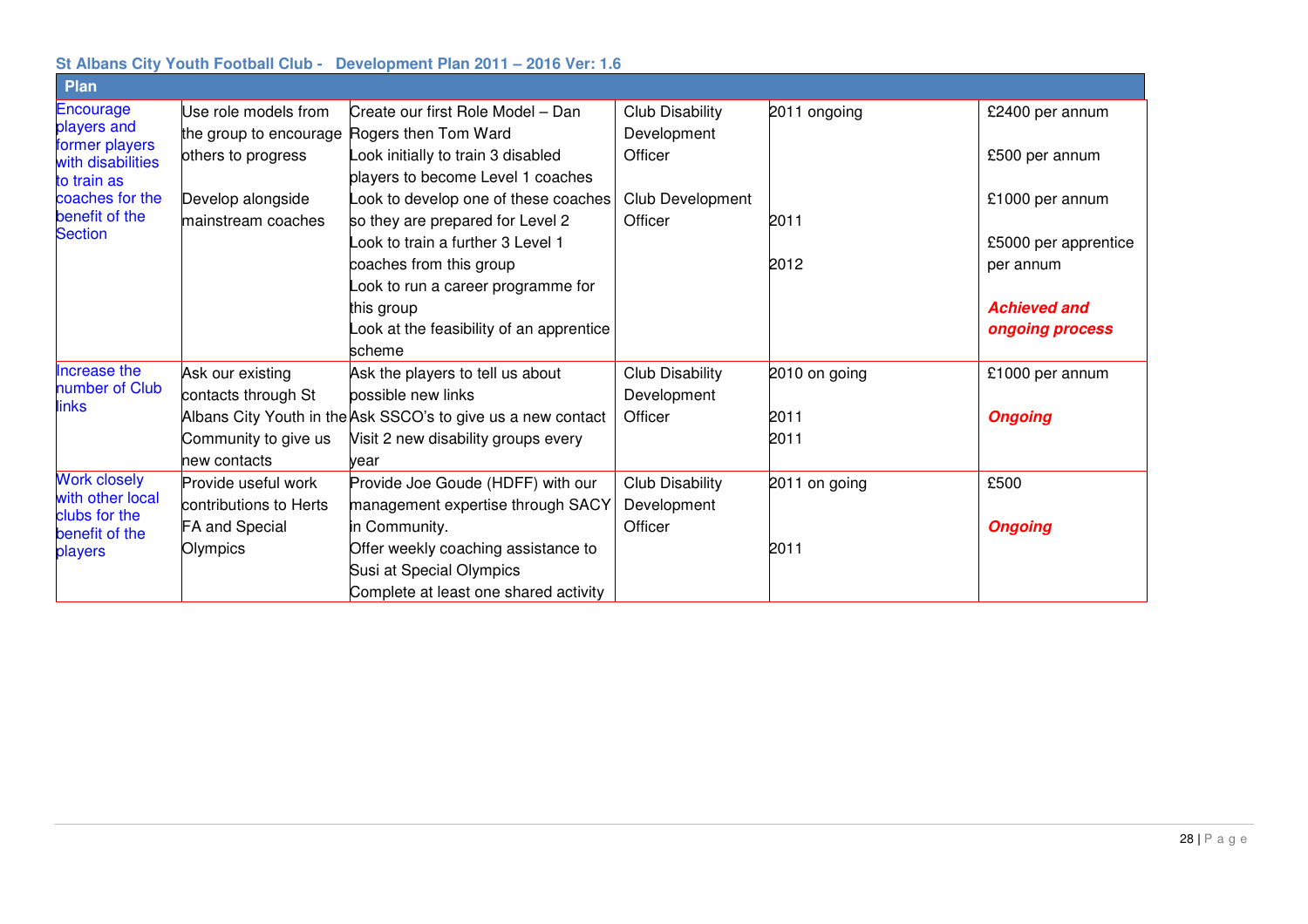# **St Albans City Youth Football Club - Development Plan 2011 – 2016 Ver: 1.6 11 - SECTION: Nicolas Breakspear DISABILITY FOOTBALL**

# **Aim**

o Allow young people / adults with disabilities to access the sporting facilities

- 
- 
- o Bost a Special Schools Sports Tournament.<br>
o Special Olympics Sessions<br>
o Playground 2 Podium multi sports events<br>
o Include their needs in our AWP plans
- 

| Plan                                                                            |                                                                       |                                                        |                           |                                                                 |                                                      |
|---------------------------------------------------------------------------------|-----------------------------------------------------------------------|--------------------------------------------------------|---------------------------|-----------------------------------------------------------------|------------------------------------------------------|
| <b>Objective</b><br>(what needs to<br>be done?)                                 | <b>Tactic</b><br>(how do you intend to<br>achieve your<br>objective?) | <b>Achievement Target</b><br>(what will be achieved?)  | Responsibility            | <b>Timescale</b><br>(when will you complete<br>your objective?) | <b>Finance</b><br>(how much is it going<br>to cost?) |
| Organise<br><b>Special School</b><br>event                                      |                                                                       | Through SSP Contacts Special Schools events held       | PDM and Compt<br>Manager  | September - July 2012/13                                        |                                                      |
| <b>Advertise Astro</b><br><b>Turf Facility to</b><br>Special<br><b>Olympics</b> | Contact Special<br>Olympics SDO                                       | Special Olympics Group using facility                  | Facility manager          | Sept - July 2012/13                                             |                                                      |
| Organise P2P<br><b>Club</b>                                                     | Through SSP                                                           | P2P Club using facility for a minimum<br>of 6 Sessions | PDM / Facility<br>manager | Sept - July 2012/13                                             |                                                      |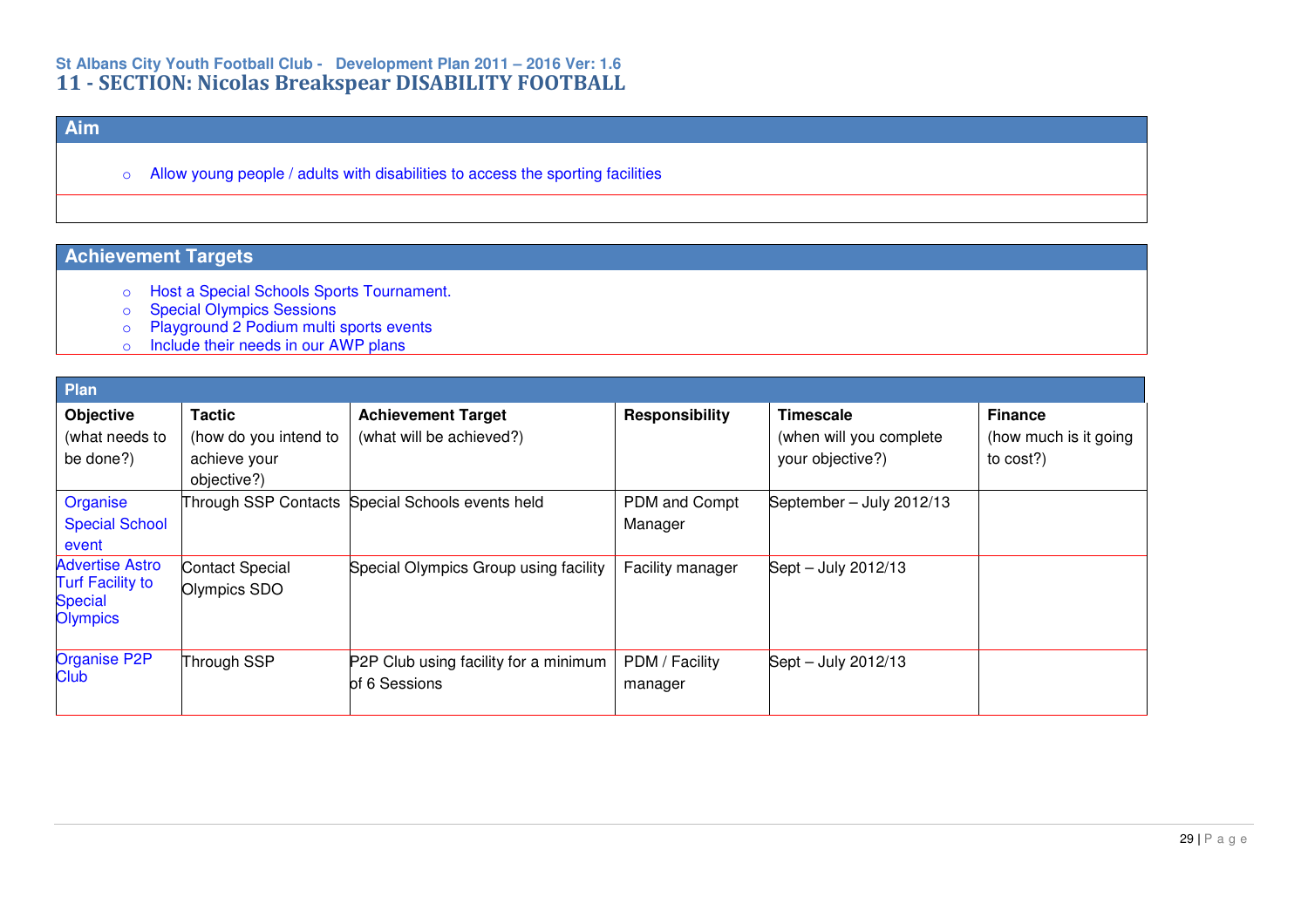| Plan             |                                                   |                         |                                     |  |
|------------------|---------------------------------------------------|-------------------------|-------------------------------------|--|
| <b>AWP Plans</b> | Involve St Albans City A fully inclusive facility | <b>Facility Manager</b> | $\text{Sept} - \text{July} 2012/13$ |  |
|                  | Youth in the Community                            |                         |                                     |  |
|                  | in the planning process                           |                         |                                     |  |
|                  | for phase 2 of the                                |                         |                                     |  |
|                  | project                                           |                         |                                     |  |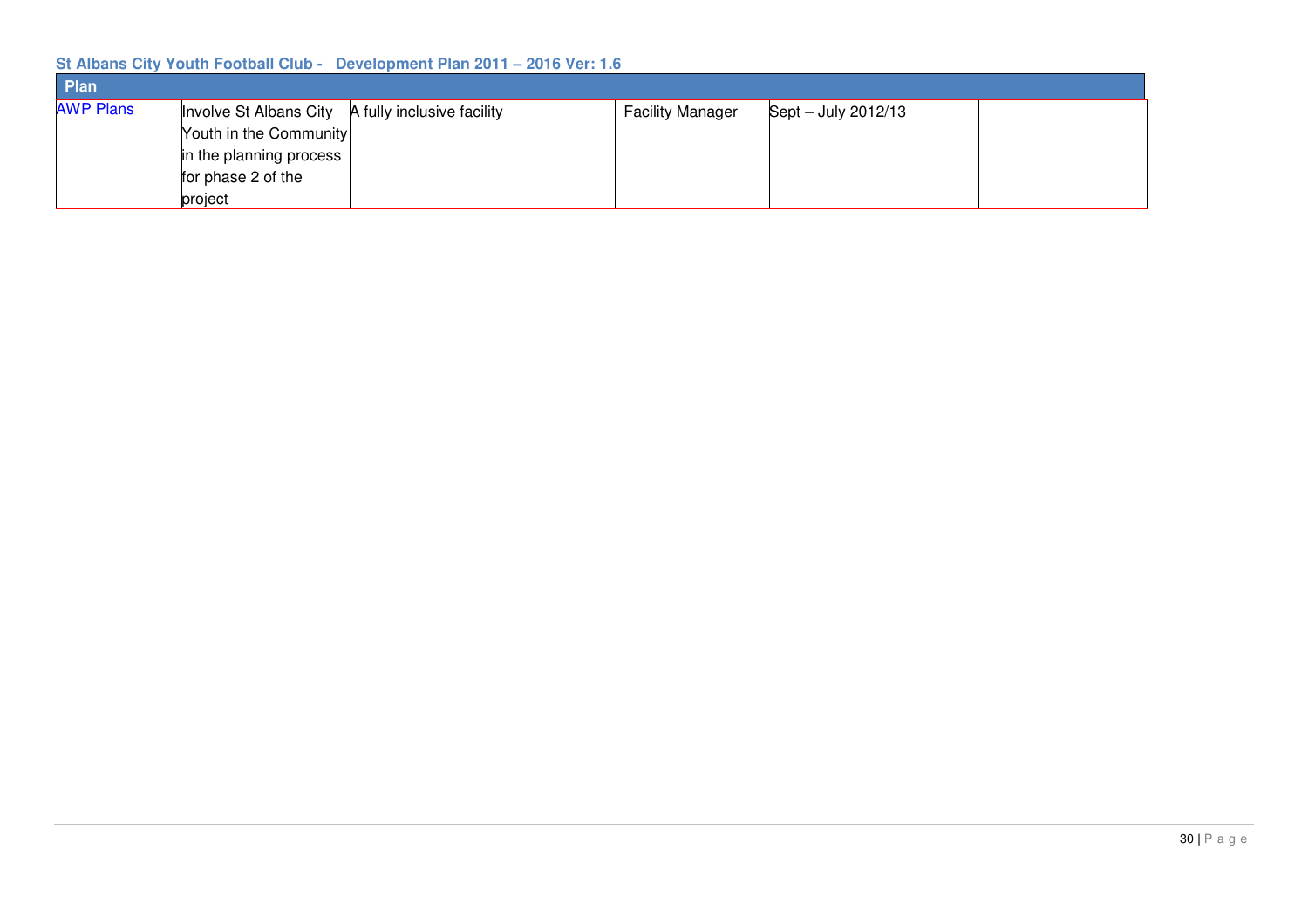# **St Albans City Youth Football Club - Development Plan 2011 – 2016 Ver: 1.6 12 - SECTION: WORK IN THE COMMUNITY**

# **Aim**

o To actively extend the work of the club into the local community – St Albans City Youth in the Community

# **Achievement Targets**

• To train, motivate and inspire young people in the community through the power of sport

| Plan                                                                                                  |                                                                       |                                                               |                       |                                                                 |                                                                                                                                                                                  |
|-------------------------------------------------------------------------------------------------------|-----------------------------------------------------------------------|---------------------------------------------------------------|-----------------------|-----------------------------------------------------------------|----------------------------------------------------------------------------------------------------------------------------------------------------------------------------------|
| Objective<br>(what needs to<br>be done?)                                                              | <b>Tactic</b><br>(how do you intend to<br>achieve your<br>objective?) | <b>Achievement Target</b><br>(what will be achieved?)         | <b>Responsibility</b> | <b>Timescale</b><br>(when will you complete<br>your objective?) | <b>Finance</b><br>(how much is it going<br>to cost?)                                                                                                                             |
| Deliver the<br>details<br>community<br>$plan - St$<br><b>Albans City</b><br>youth in the<br>Community | See detailed plan                                                     | Annual targets for Community<br>involvement and best practice | <b>Trustees</b>       | Annually                                                        | £37,000 per annum<br>(Main stream<br>Apprentice £12K,<br><b>Disability Apprentices</b><br>£9K, Mentor £5K,<br>Equipment £3K,<br>Travel £2K, Young<br>Coaches 5K,<br>Courses £1K) |
| Hardship cases<br>to participant in<br>our teams and<br>Community<br>work                             | See detailed plan                                                     | Annual targets for Community<br>involvement and best practice | <b>Trustees</b>       | Annually                                                        | £5000 to allow for<br>hardship cases<br><b>Achieved and</b><br>ongoing                                                                                                           |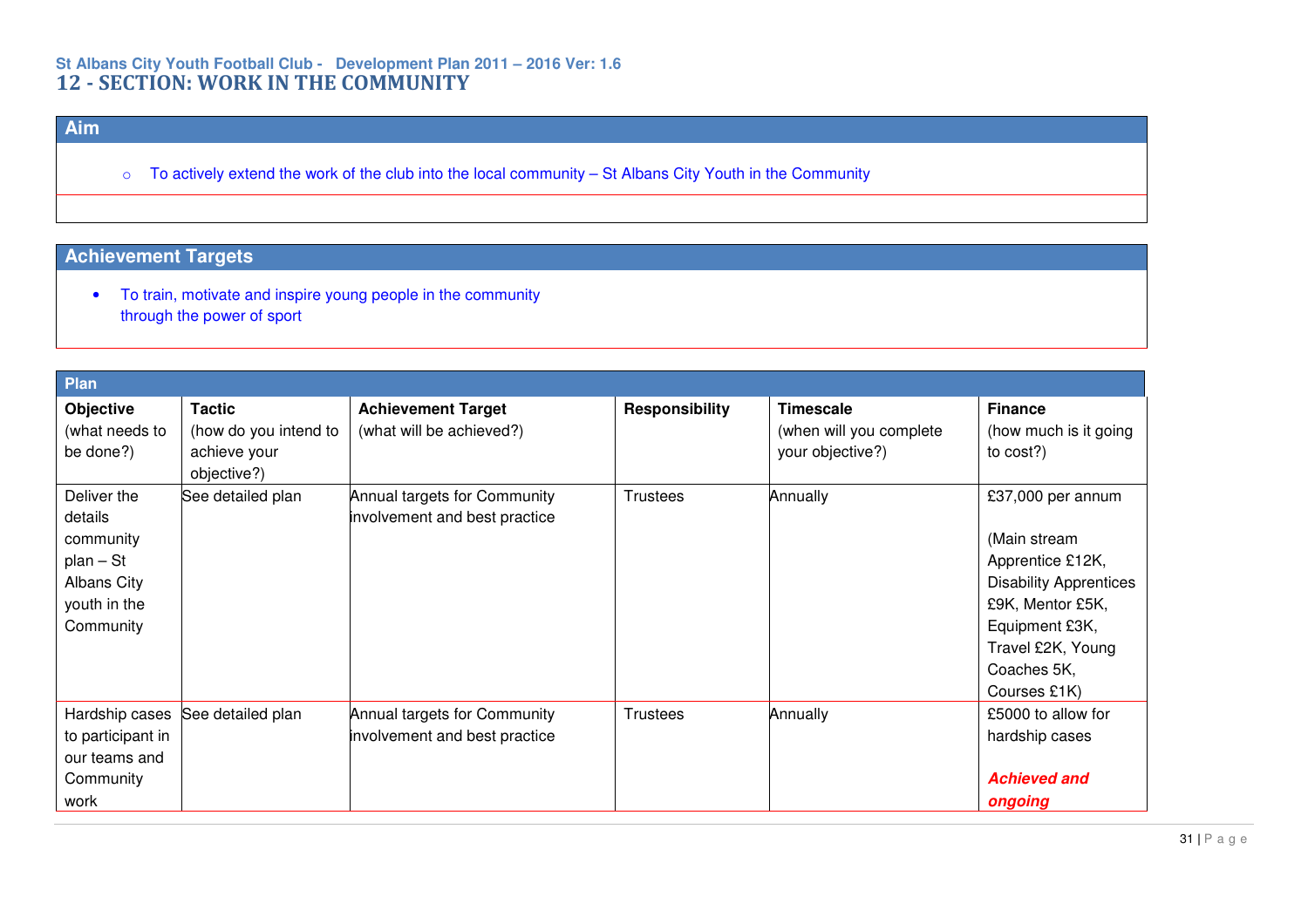# **St Albans City Youth Football Club - Development Plan 2011 – 2016 Ver: 1.6 13 - SECTION: COMMUNICATIONS & MARKETING**

# **Aim**

o To actively promote and market all football opportunities available

- •Optimum number of players in all squads
- Optimum number of teams
- Number of new volunteers attracted is in line with development of the clubs expansion
- Number of Committee members and trustees in line with the clubs development
- 3 annual award events per year segmented by age
- Minimum of 12 favourable press releases per year
- Apply for County FA Charter Standard Awards
- Website Developed

| <b>Plan</b>      |                       |                           |                       |                         |                        |
|------------------|-----------------------|---------------------------|-----------------------|-------------------------|------------------------|
| <b>Objective</b> | Tactic                | <b>Achievement Target</b> | <b>Responsibility</b> | Timescale               | <b>Finance</b>         |
| (what needs to   | (how do you intend to | (what will be achieved?)  |                       | (when will you complete | (how much is it going) |
| be done?)        | achieve vour          |                           |                       | your objective?)        | to cost?)              |
|                  | objective?)           |                           |                       |                         |                        |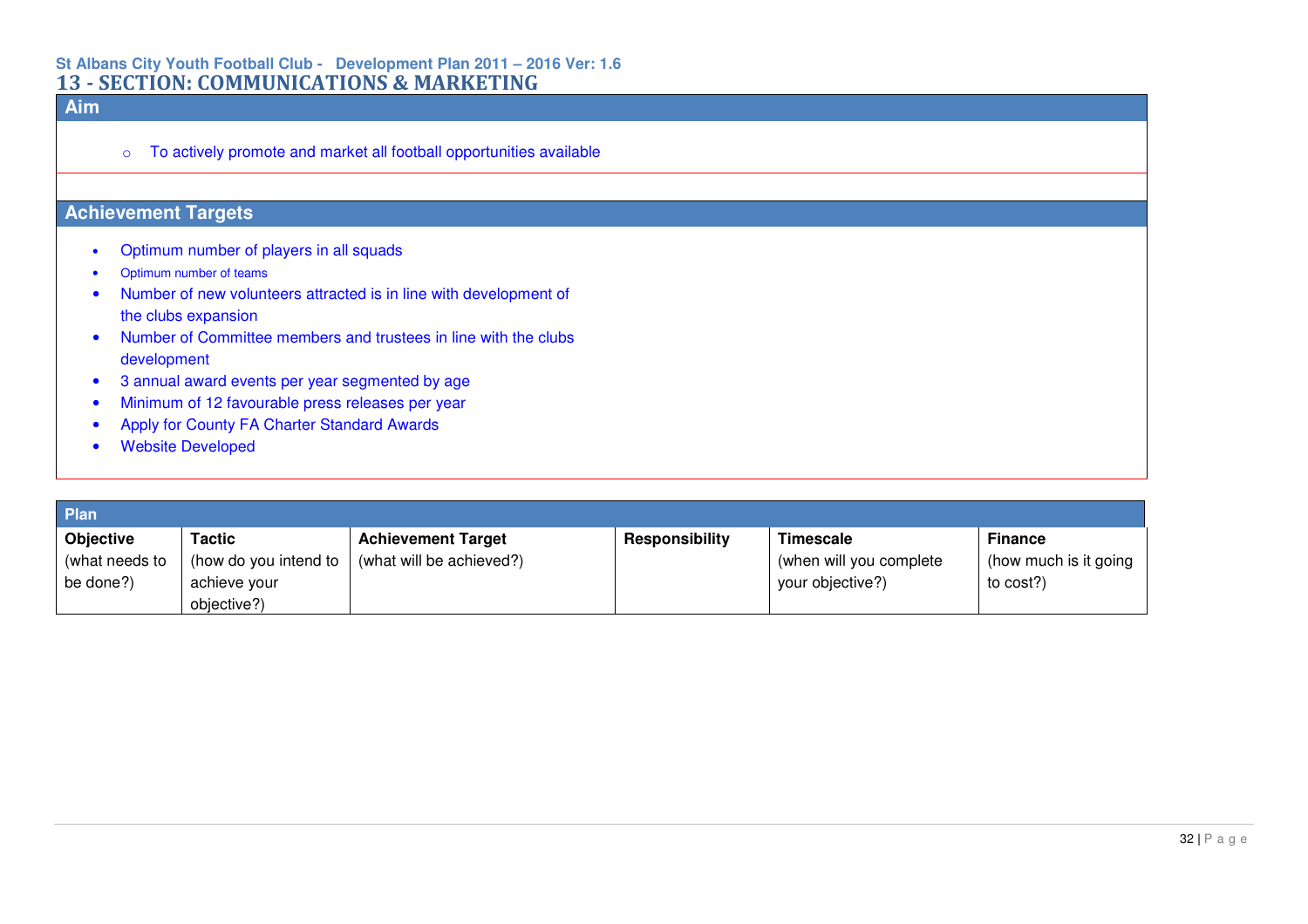| <b>Plan</b>      |                                        |                                                             |                 |                              |                           |
|------------------|----------------------------------------|-------------------------------------------------------------|-----------------|------------------------------|---------------------------|
| To increase the  |                                        | To actively promote the Additional Players joining the club | Committee       | Ongoing for life of the plan | £500 yearly               |
| awareness of     | playing opportunities                  | (See Club Development Table)                                |                 |                              |                           |
| football playing | through posters in local               |                                                             |                 |                              | <b>Achieved</b>           |
| opportunities in | community centres,                     |                                                             |                 |                              |                           |
| the local        | schools and other                      |                                                             |                 |                              |                           |
| community        | community venues                       |                                                             |                 |                              |                           |
|                  | Introduce role models in               |                                                             |                 |                              |                           |
|                  | Community through St                   |                                                             |                 |                              |                           |
|                  | Albans City Youth in the               |                                                             |                 |                              |                           |
|                  | Community                              |                                                             |                 |                              |                           |
| To advertise for | Work with partners at                  | Volunteers number increased in line                         | <b>Trustees</b> |                              | £100 yearly               |
| volunteers       | <b>CVS and HSP</b>                     | with the increase of new teams                              |                 |                              |                           |
|                  | Promote opportunities                  |                                                             |                 |                              | <b>Ongoing</b>            |
|                  | through word of mouth,                 |                                                             |                 |                              |                           |
|                  | posters, leaflets and                  |                                                             |                 |                              |                           |
|                  | local media                            |                                                             |                 |                              |                           |
|                  | Promote through<br>parents of members  |                                                             |                 |                              |                           |
| <b>Seek</b>      | To apply for County FA                 |                                                             | <b>Trustees</b> |                              | <b>HFA CS Community</b>   |
| recognition of   | <b>Charter Standard</b>                |                                                             |                 |                              | <b>Club of the Year</b>   |
| good football    | Awards                                 |                                                             |                 |                              | 2013                      |
| development      | To apply to HSP for                    |                                                             |                 |                              | <b>St Albans District</b> |
| work and         | County awards for key                  |                                                             |                 |                              | <b>Council Community</b>  |
| recognise        | individuals within club                |                                                             |                 |                              | <b>Club of the Year</b>   |
| important role   |                                        |                                                             |                 |                              | 2013                      |
| of club          |                                        |                                                             |                 |                              | <b>HSP Community</b>      |
| volunteers       |                                        |                                                             |                 |                              | <b>Club of the Year</b>   |
|                  |                                        |                                                             |                 |                              | 2013                      |
| Volunteers long  |                                        | Recognise long service Each season present long service     | <b>Trustees</b> | Annually                     | £50                       |
| service awards   | within the club, aimed at certificates |                                                             |                 |                              |                           |
|                  |                                        | managers. coaches and Thank you to key people               |                 |                              | <b>Not yet commenced</b>  |
|                  | general helpers.                       | Regular feedback gathered and acted                         |                 |                              |                           |
|                  |                                        | upon                                                        |                 |                              |                           |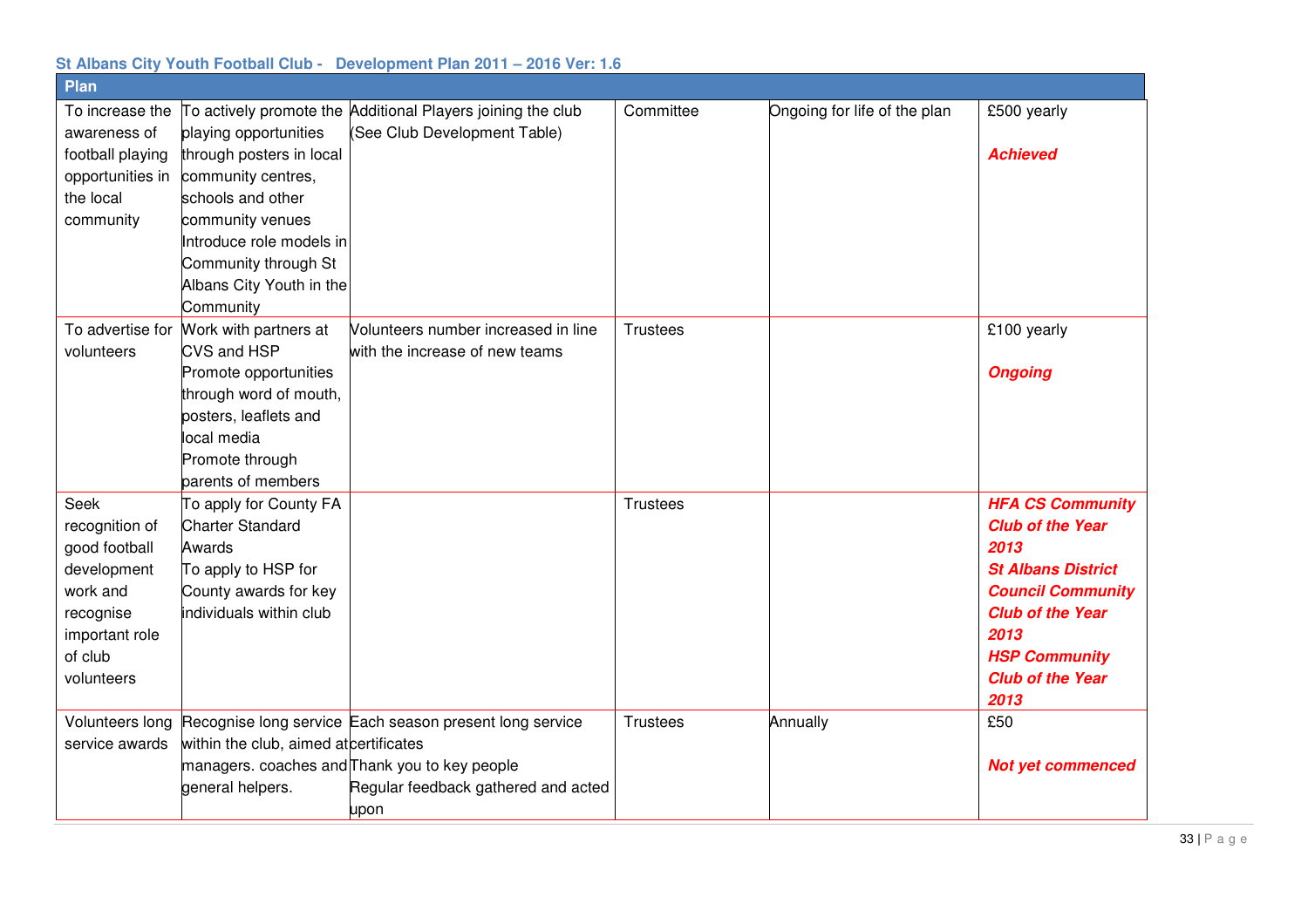| <b>Plan</b>    |                                                                       |                                      |                         |              |                     |
|----------------|-----------------------------------------------------------------------|--------------------------------------|-------------------------|--------------|---------------------|
| To advertise   | To run an annual                                                      | 3 annual award events and minimum    | Secretary and           | Annually     | £4,500 Awards Day   |
| <b>SUCCESS</b> | awards night and issue of 12 press releases<br>ongoing press releases |                                      | <b>Press Secretary</b>  |              | <b>Annual Cost</b>  |
|                | to local media                                                        |                                      |                         |              | <b>Achieved and</b> |
|                |                                                                       |                                      |                         |              | ongoing             |
| Increase the   | Expand the club                                                       | Website developed and maintained as  | <b>Chair of Trustee</b> | Update daily | £1.5k annually      |
| general        | website to highlight the                                              | a leading site for Sport and         |                         |              |                     |
| awareness of   | work in the community                                                 | Community activity                   |                         |              | <b>Ongoing</b>      |
| the football   |                                                                       | Website developed as a record of the |                         |              |                     |
| club           |                                                                       | Community work and achievements      |                         |              |                     |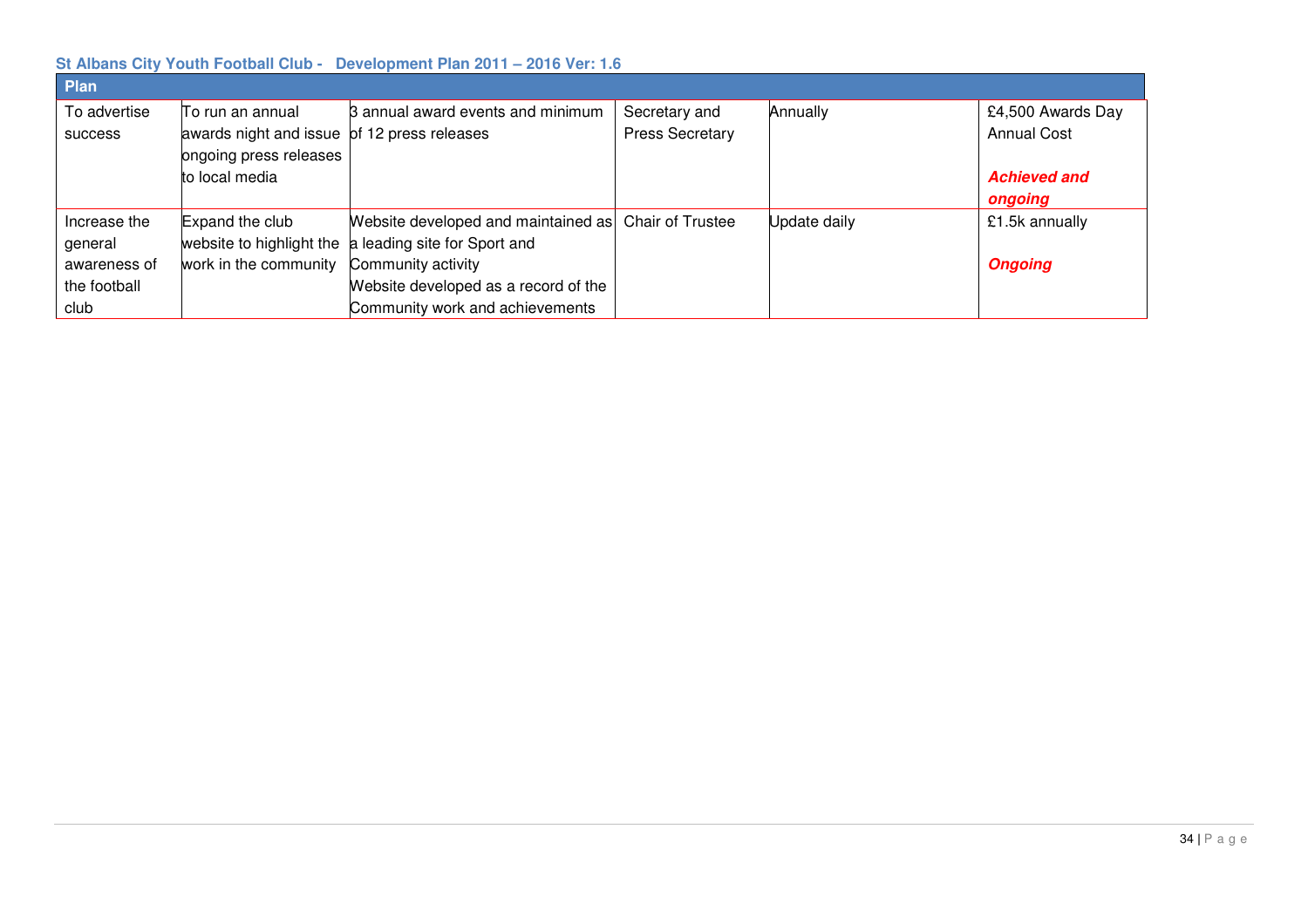# **Appendix A**

|           | All Weather Training facility - Programme of usage |                               |                            |                              |                          |                                |                                       |  |
|-----------|----------------------------------------------------|-------------------------------|----------------------------|------------------------------|--------------------------|--------------------------------|---------------------------------------|--|
|           | Monday                                             | <b>Tuesday</b>                | Wednesday                  | Thursday                     | Friday                   | Saturday                       | Sunday                                |  |
| $08:00 -$ | $\blacktriangleright$                              | ▶                             | ▶                          | ▶                            | ▶                        | Girls & Boys 7 a Side Football | $\blacktriangleright$                 |  |
| 09:00     |                                                    |                               |                            |                              |                          | matches (Inter School)         |                                       |  |
| $09:00 -$ | <b>School Curriculum</b>                           | <b>School Curriculum</b>      | <b>School Curriculum</b>   | <b>School Curriculum</b>     | <b>School Curriculum</b> | Girls & Boys 7 a Side Football | $\blacktriangleright$                 |  |
| 10:00     |                                                    |                               |                            |                              |                          | matches (Inter School)         |                                       |  |
| $10:00 -$ | <b>School Curriculum</b>                           | <b>School Curriculum</b>      | <b>School Curriculum</b>   | <b>School Curriculum</b>     | <b>School Curriculum</b> | <b>SACYFC Training</b>         | $\blacktriangleright$ 11 a side match |  |
| 11:00     |                                                    |                               |                            |                              |                          |                                |                                       |  |
| $11:00 -$ | <b>School Curriculum</b>                           | <b>School Curriculum</b>      | <b>School Curriculum</b>   | <b>School Curriculum</b>     | <b>School Curriculum</b> | <b>SACYFC Training</b>         | $\blacktriangleright$ 11 a side match |  |
| 12:00     |                                                    |                               |                            |                              |                          |                                |                                       |  |
| $12:00 -$ | <b>School Curriculum</b>                           | <b>School Curriculum</b>      | <b>School Curriculum</b>   | <b>School Curriculum</b>     | <b>School Curriculum</b> | <b>SACYFC Training</b>         | SA Cricket                            |  |
| 13:00     |                                                    |                               |                            |                              |                          |                                |                                       |  |
| $13:00 -$ | <b>Interform Year 7</b>                            | <b>Interform Year 8</b>       | <b>KS3 Football Social</b> | <b>KS4 Football Social</b>   | Girls Hockey / Yr 7      | <b>Community Sport</b>         | SA Cricket                            |  |
| 14:00     |                                                    |                               | league                     | league                       | <b>Boys Rugby</b>        |                                |                                       |  |
| $14:00 -$ | <b>School Curriculum</b>                           | <b>School Curriculum</b>      | <b>School Curriculum</b>   | <b>School Curriculum</b>     | <b>School Curriculum</b> | <b>Community Sport</b>         | <b>SACYFC Disability</b>              |  |
| 15:00     |                                                    |                               |                            |                              |                          |                                |                                       |  |
| $15:00 -$ | <b>District Girls</b>                              | Protec / 6 <sup>th</sup> Form | Yr 7 Football /            | <b>Girls / Boys Football</b> | Protect / Watford        | <b>Community Sport</b>         | <b>SACYFC Disability</b>              |  |
| 16:00     | Hockey mini league                                 | <b>Football practice</b>      | <b>Gaelic Football</b>     | <b>Practice</b>              | <b>Double Club</b>       |                                |                                       |  |
| $16:00 -$ | <b>District Girls</b>                              | Protec / 6 <sup>th</sup> Form | Yr 7 Football /            | Girls / Boys Football        | <b>Staff Football</b>    |                                |                                       |  |
| 17:00     | Hockey mini league                                 | <b>Football practice</b>      | <b>Gaelic Football</b>     | <b>Practice</b>              |                          |                                |                                       |  |
| $17:00 -$ | <b>Community Sport</b>                             | <b>Community Sport</b>        | <b>Special Olympics</b>    | <b>Community Sport</b>       | <b>Staff Football</b>    |                                |                                       |  |
| 18:00     |                                                    |                               |                            |                              |                          |                                |                                       |  |
| $18:00 -$ | <b>SAC First Team</b>                              | <b>SACYFC Girls</b>           | <b>SACYFC Boys</b>         | <b>SACYFC Boys</b>           | <b>SACYFC Boys</b>       |                                |                                       |  |
| 19:00     |                                                    |                               |                            |                              |                          |                                |                                       |  |
| $19:00 -$ | <b>SAC First Team</b>                              | <b>SACYFC Girls</b>           | <b>SACYFC Boys</b>         | <b>SACYFC Boys</b>           | <b>SACYFC Disability</b> |                                |                                       |  |
| 20:00     |                                                    |                               |                            |                              |                          |                                |                                       |  |
| $20:00 -$ | <b>Vets Football</b>                               | <b>SACYFC Girls</b>           | <b>SACYFC Boys</b>         | <b>SACYFC Boys</b>           |                          |                                |                                       |  |
| 21:00     |                                                    |                               |                            |                              |                          |                                |                                       |  |
| $21:00 -$ | <b>Vets Football</b>                               | <b>SACYFC Girls</b>           | <b>SACYFC Boys</b>         | <b>SACYFC Boys</b>           |                          |                                |                                       |  |
| 22:00     |                                                    |                               |                            |                              |                          |                                |                                       |  |